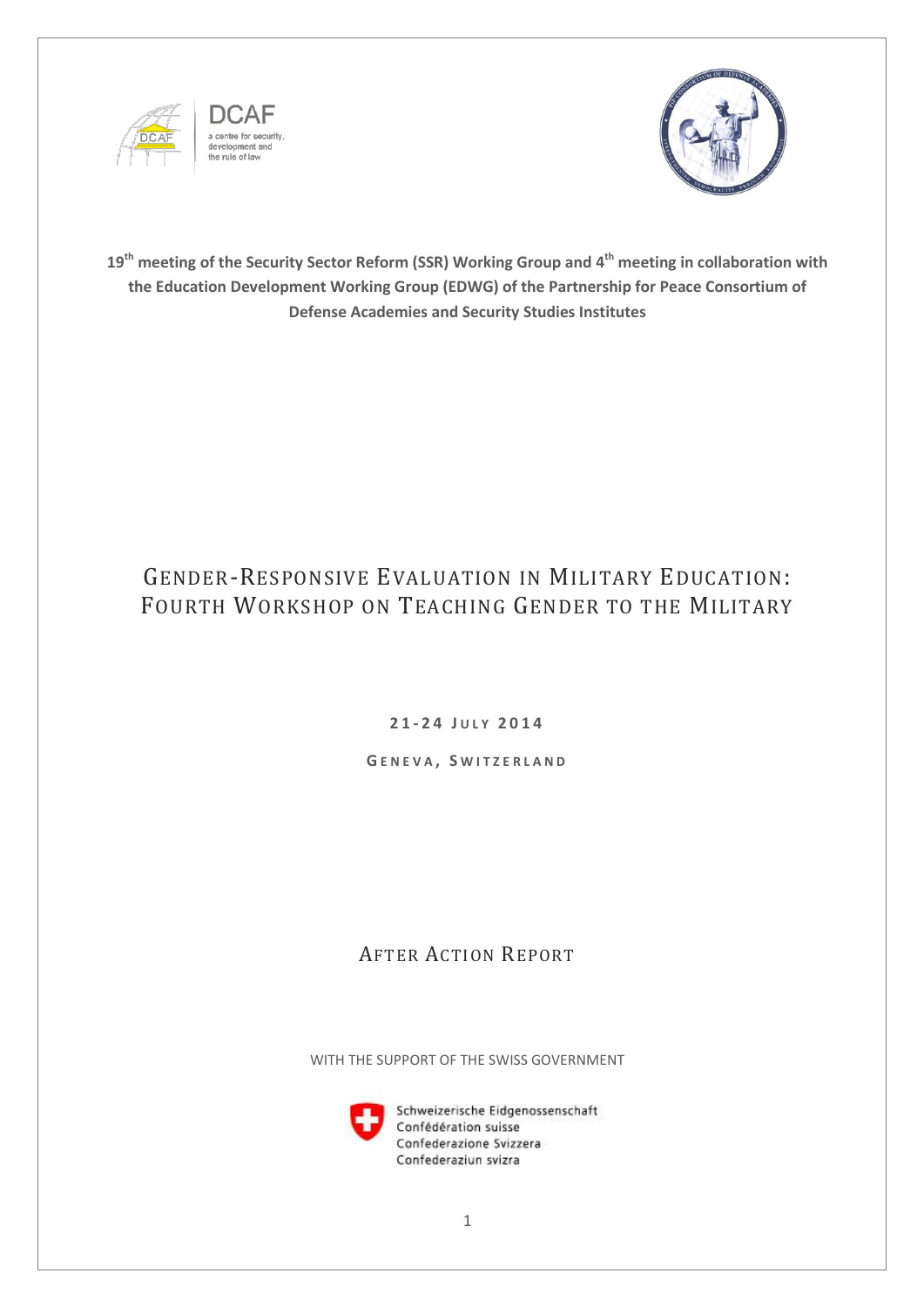

nopment<br>rule of lav

# EXECUTIVE SUMMARY

### **GENDER-RESPONSIVE EVALUATION IN MILITARY EDUCATION:**  $4^{th}$  WORKSHOP ON TEACHING GENDER TO THE MILITARY



A key aspect of how to integrate gender in military structures and operations, pursuant to United Nations Security Council Resolutions on Women, Peace and Security and the corresponding NATO policy framework, is gender education and training for the military. In response to this, the Partnership for Peace Consortium of Defense Academies and Security Studies Institutes (PfPC) Security Sector Reform (SSR) and Education Development (EDWG) Working Groups have engaged on the topic in their individual activities since 2010.

In 2012, the Geneva Centre for the Democratic Control of Armed Forces (DCAF), on behalf of the PfPC SSR WG, held the first of what evolved to be a series of workshops on the topic of teaching gender to the military in collaboration with the PfPC EDWG. In July 2012, the working groups convened a workshop in partnership with NATO School Oberammergau titled "Teaching Gender to the Military - In the Classroom and through Advanced Distributed Learning." A second workshop, in December 2012 in partnership with the George C. Marshall Center in Garmisch-Partenkirchen, focused on designing sample gender lessons, and a third workshop in Geneva in December 2013 was dedicated to integrating gender learning in the curriculum.

From 21 to 24 July 2014, the two working groups held their fourth workshop on teaching gender to the military in Geneva, this time focusing on gender-responsive evaluation in military education, and coaching and mentoring. This event forms part of a series of workshops to build skills and develop practical resources to enable approximately thirty participants from seventeen NATO and Partner countries with backgrounds in gender and education to integrate gender perspectives in military education. It comprised a combination of presentations and syndicate work in order to facilitate the sharing of knowledge, good practices and strategies for overcoming challenges. The following topics were covered in the workshop sessions:

- Gender introduction and summary of transformative learning
- Reporting back on action plans
- Update on NATO's work on gender
- Evaluation theory and practice
- Panel on assessment and evaluation in instructional design
- Developing gender-responsive course evaluations
- Coaching and mentoring, with a key note speech on Sweden's Gender Coach Programme
- The way forward

At the end of the workshop, participants drafted (updated) individual action plans, discussed the need for further resources on gender education and training, and endorsed a corresponding proposal to develop a manual documenting the knowledge exchanged and created over the two-year, four-workshop 'teaching gender to the military' programme.

In addition to individual action plans, the workshop produced several concrete outputs in the form of resources and guidance on gender-responsive evaluation, coaching and mentoring, annexed to this report. In terms of outcomes, the participants gave very positive oral and written feedback on the event, highlighting in particular that the workshop had enabled participants to exchange and discuss ideas and resources, and that the workshop had equipped them with skills and resources they could apply in their work on integrating gender perspectives in military education. For many participants, this rare opportunity to meet others working on integrating gender into military education in similar environments to themselves had been both informative and encouraging.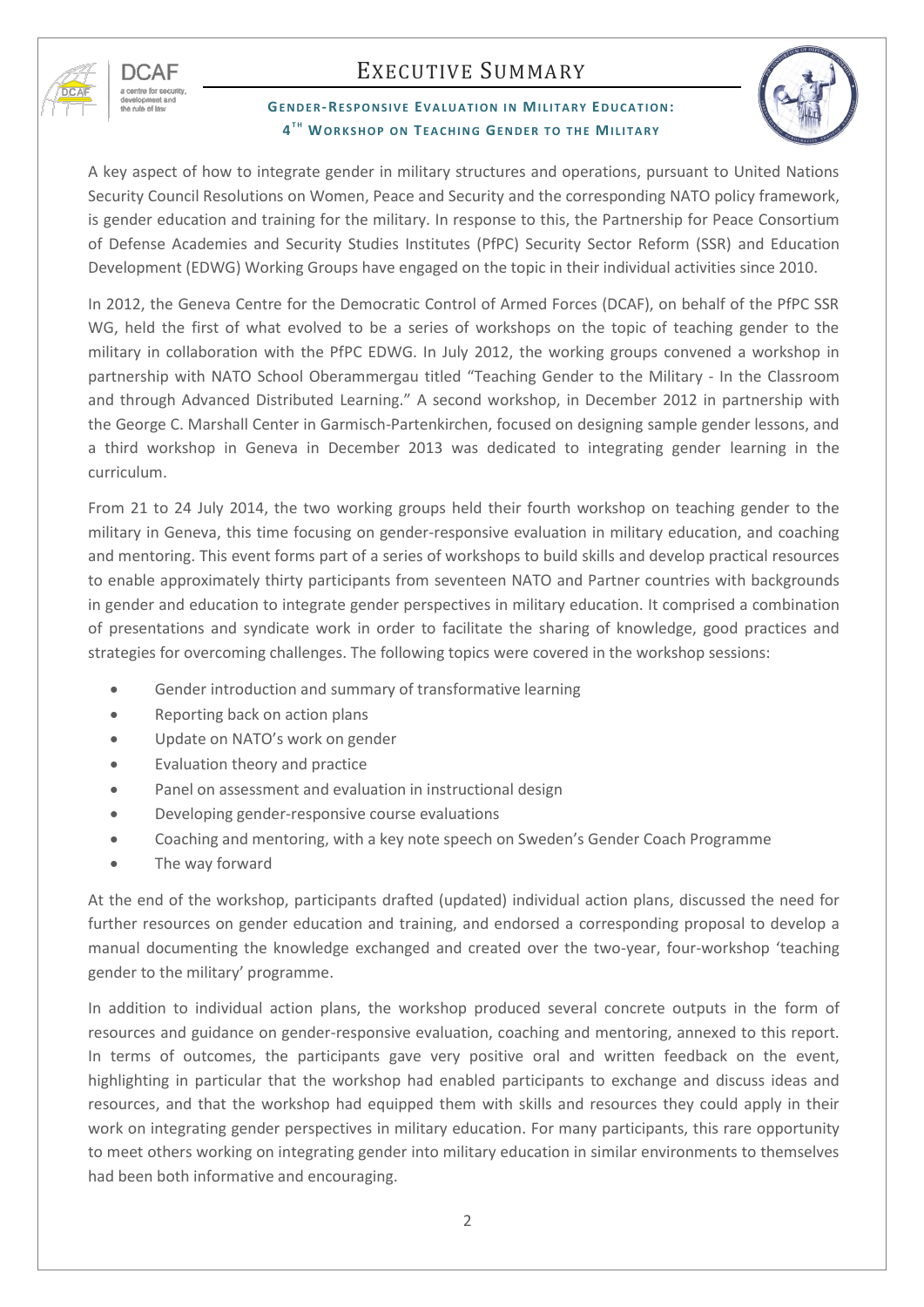# CONTENTS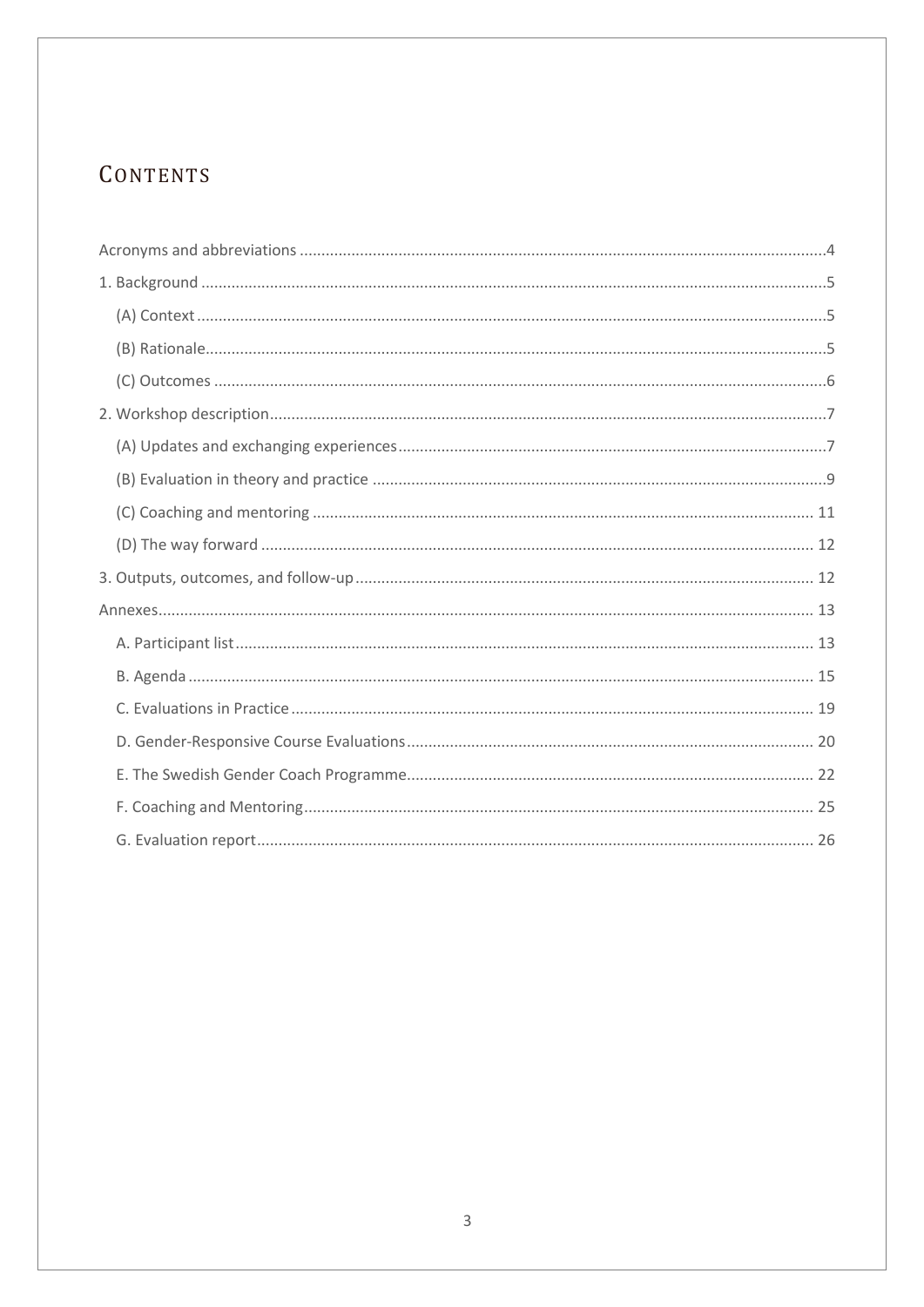## <span id="page-3-0"></span>ACRONYMS AND ABBREVIATIONS

| <b>ACO</b>         | Allied Command Operations (NATO)                                                                                                                  |
|--------------------|---------------------------------------------------------------------------------------------------------------------------------------------------|
| <b>ACT</b>         | Allied Command Transformation (NATO)                                                                                                              |
| <b>ADL</b>         | advanced distributed learning                                                                                                                     |
| <b>CIMIC COE</b>   | Civil-Military Co-operation Centre of Excellence                                                                                                  |
| <b>DCAF</b>        | Geneva Centre for the Democratic Control of Armed Forces                                                                                          |
| EAPC               | Euro-Atlantic Partnership Council                                                                                                                 |
| <b>EDWG</b>        | <b>Education Development Working Group (PfPC)</b>                                                                                                 |
| <b>FYROM</b>       | former Yugoslav Republic of Macedonia                                                                                                             |
| <b>GCSP</b>        | Geneva Centre for Security Policy                                                                                                                 |
| HQ                 | headquarters                                                                                                                                      |
| <b>ISN</b>         | <b>International Relations and Security Network</b>                                                                                               |
| <b>NATO</b>        | North Atlantic Treaty Organization                                                                                                                |
| <b>NCGM</b>        | Nordic Centre for Gender in Military Operations                                                                                                   |
| PfPC               | Partnership for Peace Consortium of Defense Academies and Security Studies<br>Institutes                                                          |
| <b>SHAPE</b>       | Supreme Headquarters Allied Powers Europe (NATO)                                                                                                  |
| <b>SSR</b>         | security sector reform                                                                                                                            |
| SSR WG             | Security Sector Reform Working Group (PfPC)                                                                                                       |
| <b>UNDP SEESAC</b> | The South Eastern and Eastern Europe Clearinghouse for the Control of Small<br>Arms and Light Weapons of the United Nations Development Programme |
| <b>UNSCR</b>       | United Nations Security Council Resolution                                                                                                        |
| <b>WMO</b>         | World Meteorological Organization                                                                                                                 |
| <b>WPS</b>         | women, peace and security                                                                                                                         |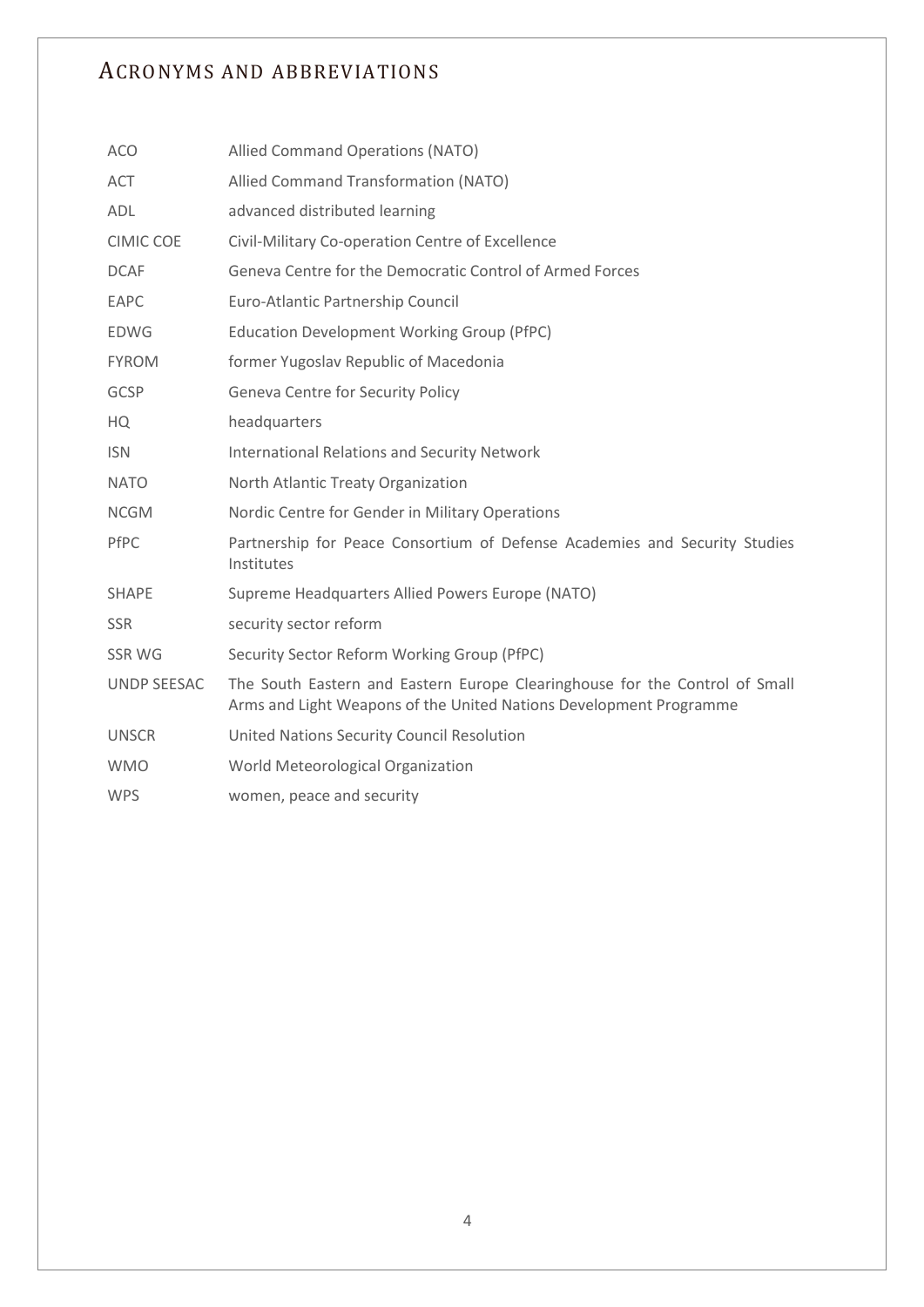## <span id="page-4-0"></span>1. BACKGROUND

# <span id="page-4-1"></span>(A) CONTEXT

A key aspect of how to integrate gender in military structures and operations, pursuant to United Nations Security Council Resolutions 1325, 1820, 1888, 1889, 1960, 2106 and 2122, is gender education and training for the military. In February 2010, the Partnership for Peace Consortium of Defense Academies and Security Studies Institutes (PfPC) Security Sector Reform Working Group (SSR WG) held a workshop on gender and security sector reform, and in April 2011, a seminar on gender and defence transformation. Both included a focus on integrating gender learning in education and training. The PfPC Education Development Working Group (EDWG) integrated gender issues in the Reference Curriculum developed for Professional Military Education for Officers in 2010/2011 and for Non-Commissioned Officers in 2012/2013, and included gender in their 2011 Educators' Annual Program. During 2012/2013, members of the SSR WG, EDWG and ADL Working Groups also provided subject matter expertise to the development of a new basic-level gender awareness module by Allied Command Transformation (ACT).

Building upon this work, in 2012, the Geneva Centre for the Democratic Control of Armed Forces (DCAF), on behalf of the SSR WG, launched a series of workshops in collaboration with the EDWG to examine gender and military education. The two working groups held two workshops in 2012 - the first in July in partnership with NATO School Oberammergau was entitled "Teaching Gender to the Military - In the Classroom and through Advanced Distributed Learning."<sup>1</sup> This was followed by a second workshop in December entitled "Designing Sample Gender Lessons," this time in partnership with the George C. Marshall European Center for Security Studies in Garmisch-Partenkirchen.<sup>2</sup> In 2013, the two working groups convened a workshop in December in Geneva, titled "Integrating Gender in the Curriculum."<sup>3</sup> They produced several practical outputs including a list of best practices in teaching gender to the military, a checklist for gender curriculum review and three sample lesson plans for teaching gender to the military.

The fourth workshop of the SSR - ED Working Groups' joint programme on Teaching Gender to the Military was held in Geneva from 21 to 24 July 2014, titled "Gender-Responsive Evaluation in Military Education." The workshop focused on gender-responsive evaluation and evaluation of gender learning; as well as coaching and mentoring; exchanging experiences and updates; and charting the way forward.

## <span id="page-4-2"></span>(B) RATIONALE

 $\overline{a}$ 

Educating the military on gender issues has emerged over the last eight years as a new and important priority for the international community, including NATO states and partners. In 2000, the United Nations Security Council adopted a groundbreaking resolution on women, peace and security. Security Council Resolution 1325 (UNSCR 1325) recognizes the disproportionate effect of armed conflict on women and children, reaffirms the need to fully implement international humanitarian and human rights law that protect the rights of women and girls during and after conflicts, and underlines the essential role of women in the prevention of conflict, and in post-conflict peace building and reconstruction efforts. It encourages increased representation of women at all decision-making levels in national, regional and international institutions, as well as consultation with women's groups. Since 2000, the Security Council has adopted six additional resolutions on women, peace and security and on sexual violence in conflict:

<sup>&</sup>lt;sup>1</sup> For more details, see the After Action Report of this workshop, available at [http://dcaf.ch/Event/PFPC-Workshop-on-Teaching-](http://dcaf.ch/Event/PFPC-Workshop-on-Teaching-Gender-to-the-Military)[Gender-to-the-Military.](http://dcaf.ch/Event/PFPC-Workshop-on-Teaching-Gender-to-the-Military)

<sup>&</sup>lt;sup>2</sup> For the lesson plans and details of the workshop, see the After Action Report, available at [http://www.dcaf.ch/Event/Designing-](http://www.dcaf.ch/Event/Designing-Sample-Gender-Lessons-Second-PFPC-Workshop-on-Teaching-Gender-to-the-Military)[Sample-Gender-Lessons-Second-PFPC-Workshop-on-Teaching-Gender-to-the-Military](http://www.dcaf.ch/Event/Designing-Sample-Gender-Lessons-Second-PFPC-Workshop-on-Teaching-Gender-to-the-Military)

<sup>&</sup>lt;sup>3</sup> For more details, see the After Action Report of this workshop, available at[: http://www.dcaf.ch/Event/Integrating-Gender-in](http://www.dcaf.ch/Event/Integrating-Gender-in-the-Curriculum-3rd-Workshop-on-Teaching-Gender-to-the-Military)[the-Curriculum-3rd-Workshop-on-Teaching-Gender-to-the-Military](http://www.dcaf.ch/Event/Integrating-Gender-in-the-Curriculum-3rd-Workshop-on-Teaching-Gender-to-the-Military)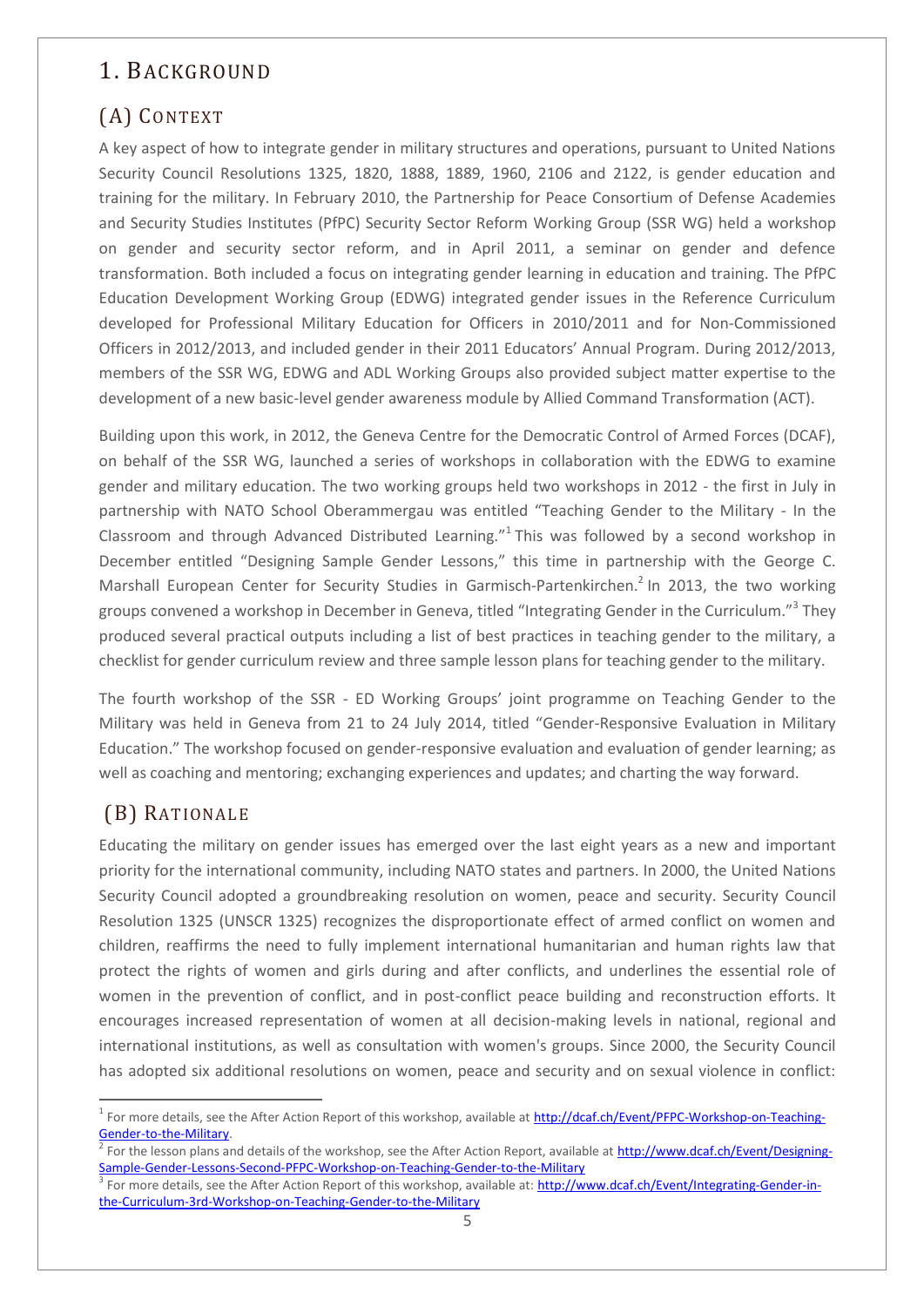UNSCR 1820, UNSCR 1888, UNSCR 1889, UNSCR 1960, UNSCR 2106 and UNSCR 2122. Notably UNSCR 2106 calls for the deployment of gender advisors to "ensure comprehensive gender training of all relevant peacekeeping and civilian personnel" deployed in UN peacekeeping and political missions.

NATO has responded with a policy and operational framework to implement these resolutions. The NATO/Euro-Atlantic Partnership Council (EAPC) Policy on Implementing UNSCR 1325 on Women, Peace and Security of 2007 (revised in 2011 and 2014), and Bi-Strategic Command Directive 40-1 on Integrating UNSCR 1325 and Gender Perspectives in the NATO Command Structure including Measures for Protection During Armed Conflict of 2009 (revised in 2012), recognise the strategic importance of integrating gender considerations into all aspects of the military and military operations. The NATO Summit has also taken up the issue, most recently in Wales in 2014, affirming a commitment to the full implementation of UNSCR 1325.Allied and Partner countries have also developed national-level policies to implement the women, peace and security resolutions: to date seventeen NATO states and eleven Partner states have also developed National Action Plans on the implementation of UNSCR 1325.<sup>4</sup>

These policies and initiatives identify education and training at both national and NATO level as essential tools in addressing gender issues within military structures and operations. NATO's own initiatives include courses provided by the Nordic Centre for Gender in Military Operations as NATO's Department Head for Gender Education and Training; the development by ACT of several ADL courses on gender; and the production by the NATO Committee on Gender Perspectives of recommendations on the implementation of UNSCR 1325 in gender training and education and a template for pre-deployment gender training.<sup>5</sup>

While significant advances have been achieved in developing gender education and training for military audiences, for many actors, this is still a new topic. Previous engagement by the SSR and EDWG, and feedback from participants, has highlighted a need to strengthen both the capacity of educators to deliver gender content, as well as the capacity of military gender experts to deliver education and training.

## <span id="page-5-0"></span>(C) OUTCOMES

 $\overline{a}$ 

The aim of the SSRWG/EDWG collaboration 2013-2014 is to build capacity for integration of gender in military curricula among NATO and EAPC members. This was the second of two workshops that the two working groups hosted to build capacity as well as develop practical resources to meet this aim.

More specifically, the two-year programme outcomes are to:

- Develop an understanding of key aspects of transformative learning
- Formulate concrete strategies for how to integrate gender in military curricula
- Develop operationalised tools to create capacity to integrate gender in curricula

The goal of this second workshop was to further build capacities to integrate gender into military education and to foster a community of practice. Three outcomes contributed to the realization of this goal. They were for participants to:

 Provide feedback on their action plans, sharing lessons identified and strategies for overcoming resistance

<sup>&</sup>lt;sup>4</sup> These are Australia, Austria, Belgium, Bosnia and Herzegovina, Canada, Croatia, Denmark, Estonia, France, Finland, Georgia, Germany, Iceland, Ireland, Italy, Kyrgyzstan, Lithuania, FYROM, the Netherlands, Norway, Portugal, Serbia, Slovenia, Spain, Sweden, Switzerland, the United Kingdom and the United States.

<sup>&</sup>lt;sup>5</sup> For more details on NATO policies and initiatives related to gender, see the SSR WG Factsheet on NATO documents and initiatives on gender and security available at: [http://www.dcaf.ch/Publications/Factsheet-on-NATO-Documents-and-Initiatives](http://www.dcaf.ch/Publications/Factsheet-on-NATO-Documents-and-Initiatives-on-Gender-and-Security)[on-Gender-and-Security.](http://www.dcaf.ch/Publications/Factsheet-on-NATO-Documents-and-Initiatives-on-Gender-and-Security)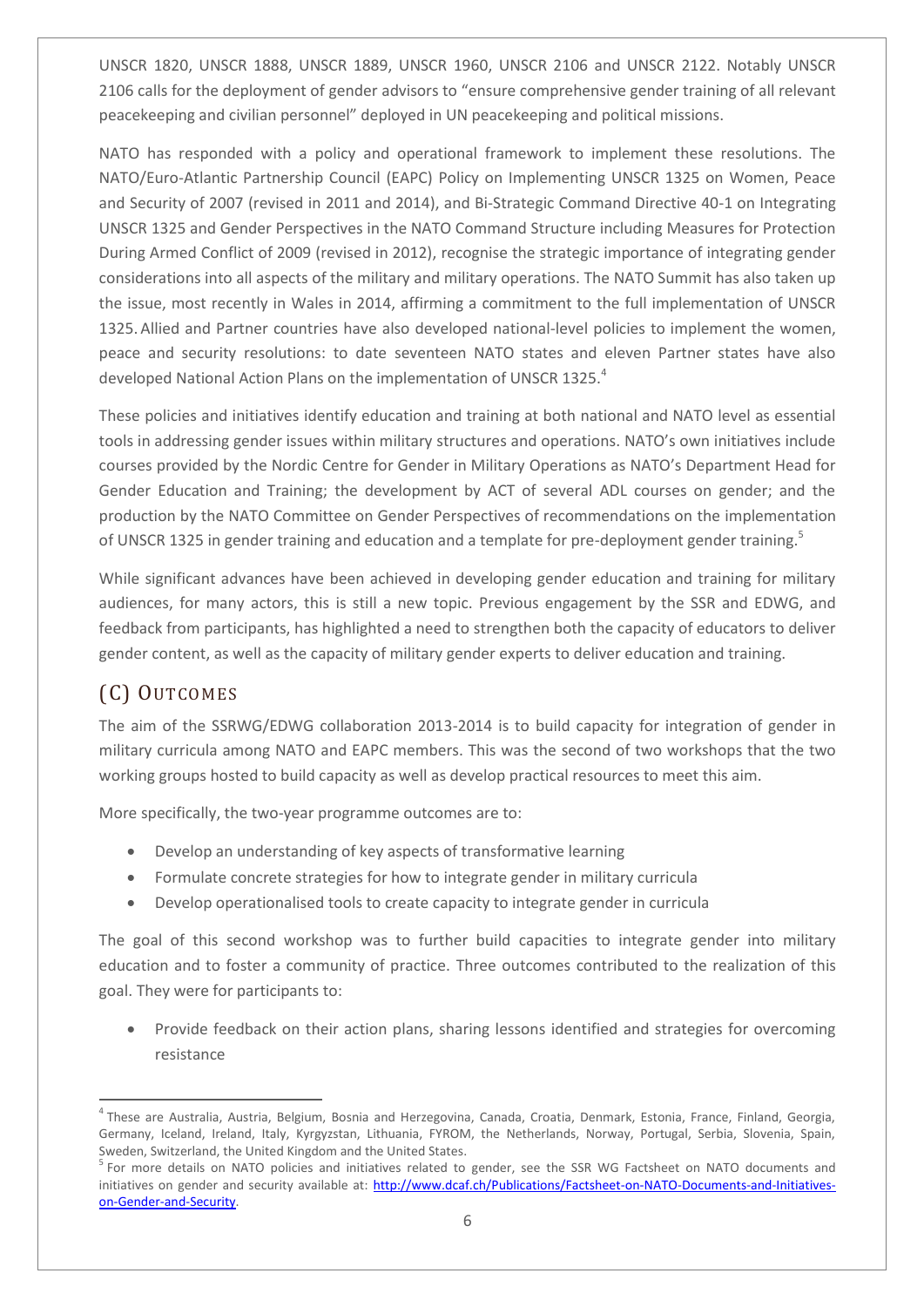- Be able to effectively evaluate gender learning in military education courses
- Be able to apply skills required for coaching and mentoring gender (sensitive) educators

## <span id="page-6-0"></span>2. WORKSHOP DESCRIPTION

The workshop brought together thirty participants from seventeen NATO and EAPC countries in Geneva from 21 to 24 July 2014 (for a list of participants, please refer to **Annex A**). The event was jointly hosted by the PfPC working groups on Security Sector Reform and Education Development and was financially supported by the Swiss Federal Department of Defence, Civil Protection and Sport. Participants represented Allied and Partner countries' armed forces, defence academies, and defence ministries; international and Geneva-based centres specializing in security and public policy (DCAF, GCSP, UNDP SEESAC); and NATO(-affiliated) institutions (SHAPE, Nordic Centre for Gender in Military Operations, NATO School Oberammergau, CIMIC Centre of Excellence). The participants were invited based on their complementary expertise in gender and military education.

The workshop spanned three full working days. The first day focused on exchanging updates - through individual participants reporting back on action plans as well as institutional updates from NATO. The second day was dedicated to evaluation in theory and practice, including gender-responsive evaluation. The third day introduced coaching and mentoring, and featured discussions on future directions for both individual participants as well as for the Teaching Gender to the Military programme (for the complete agenda, please refer to [Annex B\)](#page-14-0). Given the high levels of diverse forms of expertise in the room, the workshop used participatory and interactive methodologies in order to facilitate the exchange of knowledge, experiences and good practices between the participants. A brief description of the topics covered follows below.

## <span id="page-6-1"></span>(A) UPDATES AND EXCHANGING EXPERIENCES

### GENDER INTRODUCTION SESSION

 $\overline{a}$ 

In this session, gender trainers and educators demonstrated approaches and exercises they use in gender education, with a focus on active learning methods with potential for achieving transformative learning. The approaches demonstrated focused on storytelling as a means for learners to examine their own frames of reference and assumptions regarding gender, as well as those of their community or workplace. The facilitators used actual and fictional stories to prompt discussions on how we understand gender equality within the military, on the treatment of local populations by military personnel on mission, and on our individual gendered values and assumptions.<sup>6</sup>

The session concluded with a reiteration of the concept of transformative learning, introduced in a previous workshop. Transformative learning was described as an educational approach whereby learners are encouraged to examine how their own personal frames of reference influence their thinking, beliefs and actions.<sup>7</sup> Furthermore, as an active learning approach, transformative learning is premised on shifting

 $^6$  Respectively, the stories included that of a Norwegian female conscript who was forced to bathe naked with a platoon of thirty men [\(http://www.thelocal.no/20111117/female-conscript-forced-to-bathe-naked-with-30-man-platoon\)](http://www.thelocal.no/20111117/female-conscript-forced-to-bathe-naked-with-30-man-platoon); a discussion of graffiti found in Srebrenica, presumably written by NATO forces [\(http://bosniavolimte.blogspot.ch/2011/07/bosnia-srebrenica-prepares](http://bosniavolimte.blogspot.ch/2011/07/bosnia-srebrenica-prepares-to-bury-613.html)[to-bury-613.html](http://bosniavolimte.blogspot.ch/2011/07/bosnia-srebrenica-prepares-to-bury-613.html)); as well as the 'King and Queen Exercise' ([http://www.gssrtraining.ch/files/Gender-Training-for-the-Security-](http://www.gssrtraining.ch/files/Gender-Training-for-the-Security-Sector-Lessons-identified-and-practical-resources.pdf)

<sup>&</sup>lt;mark>Sector-Lessons-identified-and-practical-resources.pdf</mark>, p.44).<br><sup>7</sup> See, for example, Dorine Plantenga (2004), "Gender, identity, and diversity: learning from insights gained in transformative gender training," *Gender & Development*, 12:1, 40-46, [http://dx.doi.org/10.1080/13552070410001726506.](http://dx.doi.org/10.1080/13552070410001726506)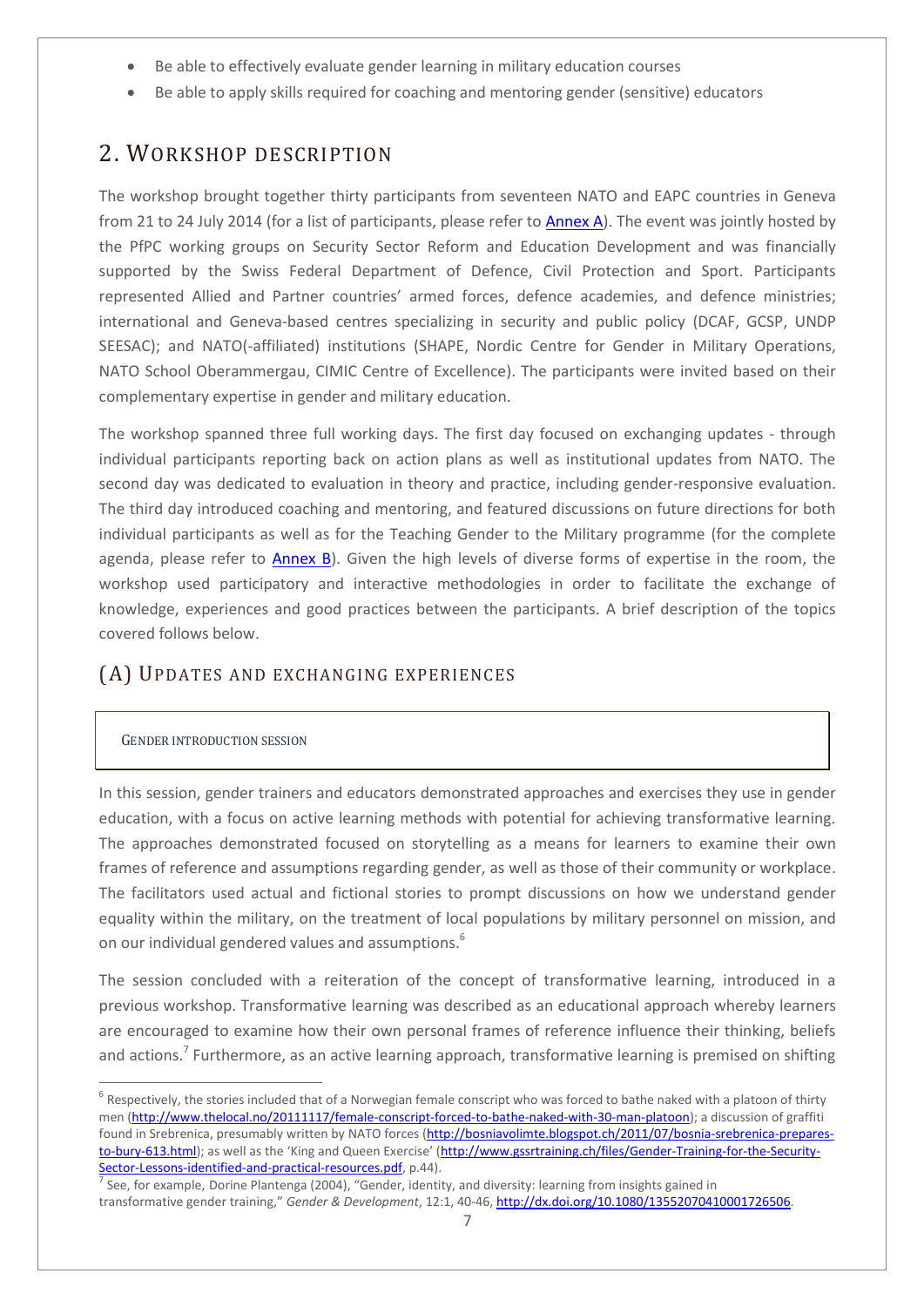from a transmission mode of education - in which an instructor transmits knowledge to learners - to a transactional one - in which learners and instructors exchange views to collaboratively create knowledge. Participants reflected on the importance of transformative learning in teaching gender to the military, and highlighted the utility of the approach in fostering attitude change by addressing the affective domain of Bloom's taxonomy, and to create the space to include different perspectives on gender in military education.

#### REPORTING BACK ON ACTION PLANS

Participants then exchanged experiences on integrating gender considerations into their work. Those who attended the December 2013 workshop based their reporting on implementation of personal action plans drafted at that workshop, and those who did not based their reporting on personal experiences so far. Participants first worked in syndicate groups to identify good practices, strategies for overcoming resistance, and remaining needs, and then debriefed the whole group in a plenary session.

Participants identified as good practices: coordination and engagement with other government bodies, other countries and civil society; a policy framework to support integration of gender; provision of gender education and workshops; and establishment of gender advisor or gender focal point positions. Strategies for overcoming resistance included both formal approaches such as laws, policies and parliamentary oversight; as well as informal approaches such as networking, identifying allies and using transformative learning techniques. Participants also charted future needs, which include developing gender education, in general and specifically at high levels and for pre-deployment training; human and material resources; and creating institutional buy-in.

### UPDATE ON NATO'S WORK ON GENDER

 $\overline{a}$ 

Following participants' reporting back, this session focused on providing updates on gender policies and initiatives from NATO - including from Headquarters (HQ), Allied Command Operations (ACO) and the Nordic Centre for Gender in Military Operations (NCGM).

NATO's Special Representative of the Secretary General on Women Peace and Security sent a written statement for the workshop outlining recent developments at HQ level. These include the adoption of a revised Policy<sup>8</sup> and Action Plan<sup>9</sup> for the implementation of UNSCRs on Women, Peace and Security. Notably, for the first time, the Action Plan has been made public, and its drafting involved consultations with civil society.<sup>10</sup>

ACO updated participants on its current focus on establishing structures and institutionalizing gender in operations. Initiatives include implementation of the revised (2012) Bi-Strategic Command Directive 40-1 on Integrating UNSCR 1325 and Gender Perspective in the Command Structure through the ACO Action Plan; a structure of gender advisors and gender focal points; the inclusion of gender in operational plans; as well as providing training and education requirements on gender.

<sup>8</sup> Available a[t http://www.nato.int/cps/en/natolive/official\\_texts\\_109830.htm?selectedLocale=en](http://www.nato.int/cps/en/natolive/official_texts_109830.htm?selectedLocale=en)

<sup>&</sup>lt;sup>9</sup> Available at [http://www.nato.int/nato\\_static/assets/pdf/pdf\\_2014\\_06/20140626\\_140626-wps-action-plan.pdf](http://www.nato.int/nato_static/assets/pdf/pdf_2014_06/20140626_140626-wps-action-plan.pdf)

<sup>10</sup> For a report of the consultation event se[e http://www.dcaf.ch/Event/Civil-Society-Consultations-for-the-Implementation-of](http://www.dcaf.ch/Event/Civil-Society-Consultations-for-the-Implementation-of-the-Euro-Atlantic-Partnership-Council-EAPC-Policy-on-Women-Peace-and-Security)[the-Euro-Atlantic-Partnership-Council-EAPC-Policy-on-Women-Peace-and-Security.](http://www.dcaf.ch/Event/Civil-Society-Consultations-for-the-Implementation-of-the-Euro-Atlantic-Partnership-Council-EAPC-Policy-on-Women-Peace-and-Security)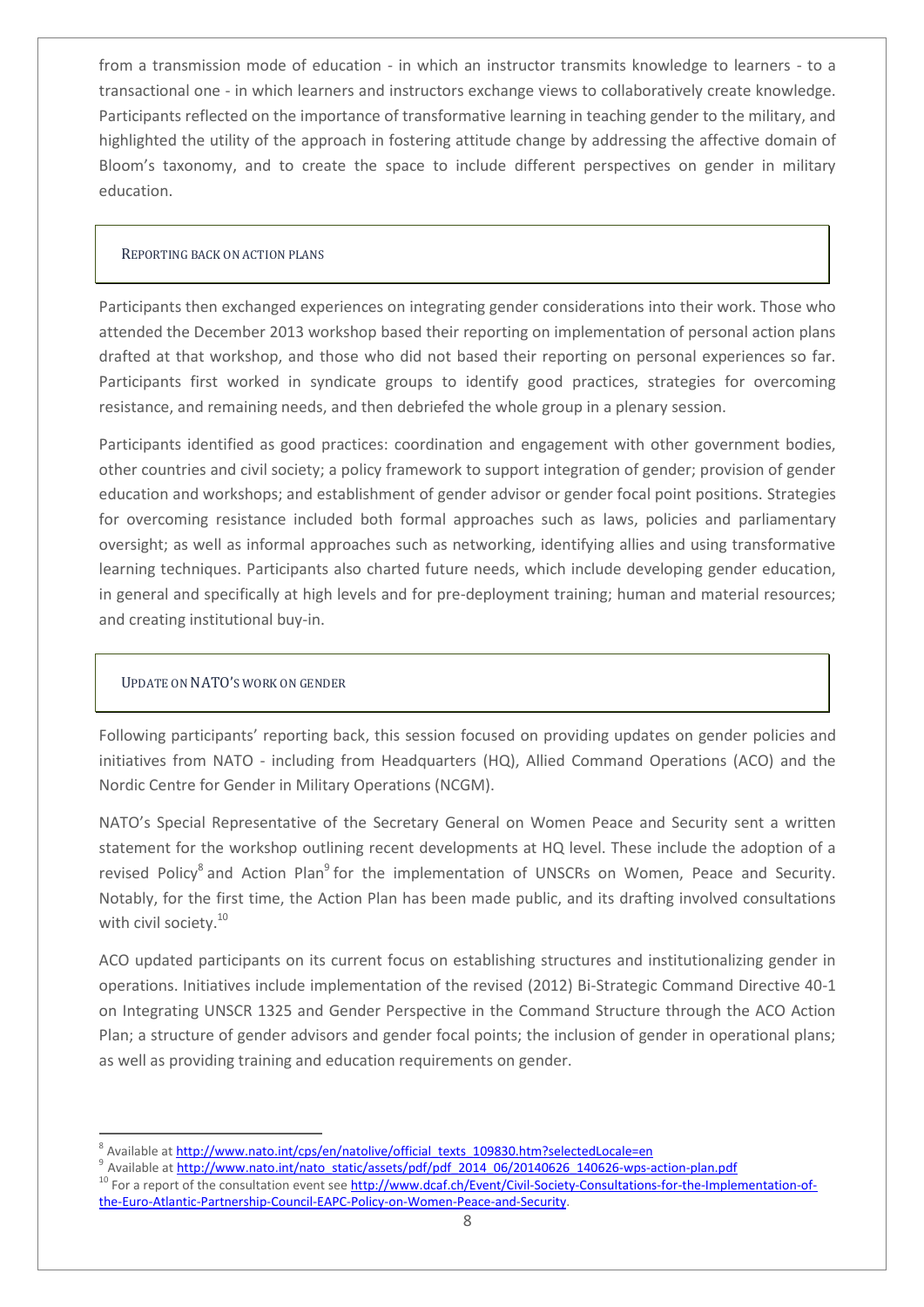The NCGM, as NATO's Department Head for Gender Education and Training, provided an overview and update on gender education in NATO. The NATO global programming framework for education and training was introduced as the mechanism for the design and evaluation of gender education, and the role of the department head in this was discussed. An overview of available individual and collective gender education and training in the NATO framework was also distributed, with opportunities ranging from online ADL courses, to resident courses at the NCGM, to military exercises integrating gender perspectives. The recent release of a new ADL course for Gender Focal points was also mentioned.<sup>11</sup>

## <span id="page-8-0"></span>(B) EVALUATION IN THEORY AND PRACTICE

### INTRODUCTION TO EVALUATION AND EVALUATION THEORY

The second day of the workshop focused on evaluation, and began with an introductory session on evaluation and evaluation theory. Evaluation was described as comprising the sum total of learner assessment and course value, with the purpose of collecting data and assessing whether instruction has satisfied the outcomes or objectives of the instructional programme in the most effective and efficient manner.

The presenters introduced Kirkpatrick's Evaluation model comprising measurement of reaction, learning, behaviour and results. They highlighted that evaluating behaviour (i.e. whether learners apply what they have learnt to their work) and results (i.e. whether what has been learnt achieves results for the organisation) tends to be overlooked because this needs to be conducted outside the classroom and after the course. Instead, much evaluation tends to focus on reaction (i.e. did learners like the course) and learning (i.e. were the learning outcomes achieved), which can be measured inside the classroom. Participants engaged in a practical exercise to apply this evaluation model to their own institutions.

On a more practical note, the presenters highlighted the importance of ensuring that the aims and target audience of the evaluation are determined beforehand so that this can be reflected in its design. In addition, it is important to consider evaluation methods that encourage learner participation, especially by demonstrating to them that their responses will have an effect on the future direction of the course.

The session then engaged with principles of evaluation relating to learner assessment (formative and summative); the conduct of instruction; the design of the curriculum; the instructional materials; and the programme. The principles were put into practice through a series of interactive exercises. Finally, the overview of evaluation theory considered evaluation plans - questions to be considered, documents to be reviewed and methods of recording findings.

### EVALUATION IN PRACTICE

 $\overline{a}$ 

Following the introduction to evaluation theory, participants engaged in a practical exercise on evaluation of a curriculum. In the first phase of the exercise, participants worked in groups to consult a checklist of

<sup>&</sup>lt;sup>11</sup> ADL 171 'Gender Focal Point' -course available at *https://jadl.act.nato.int* upon registration.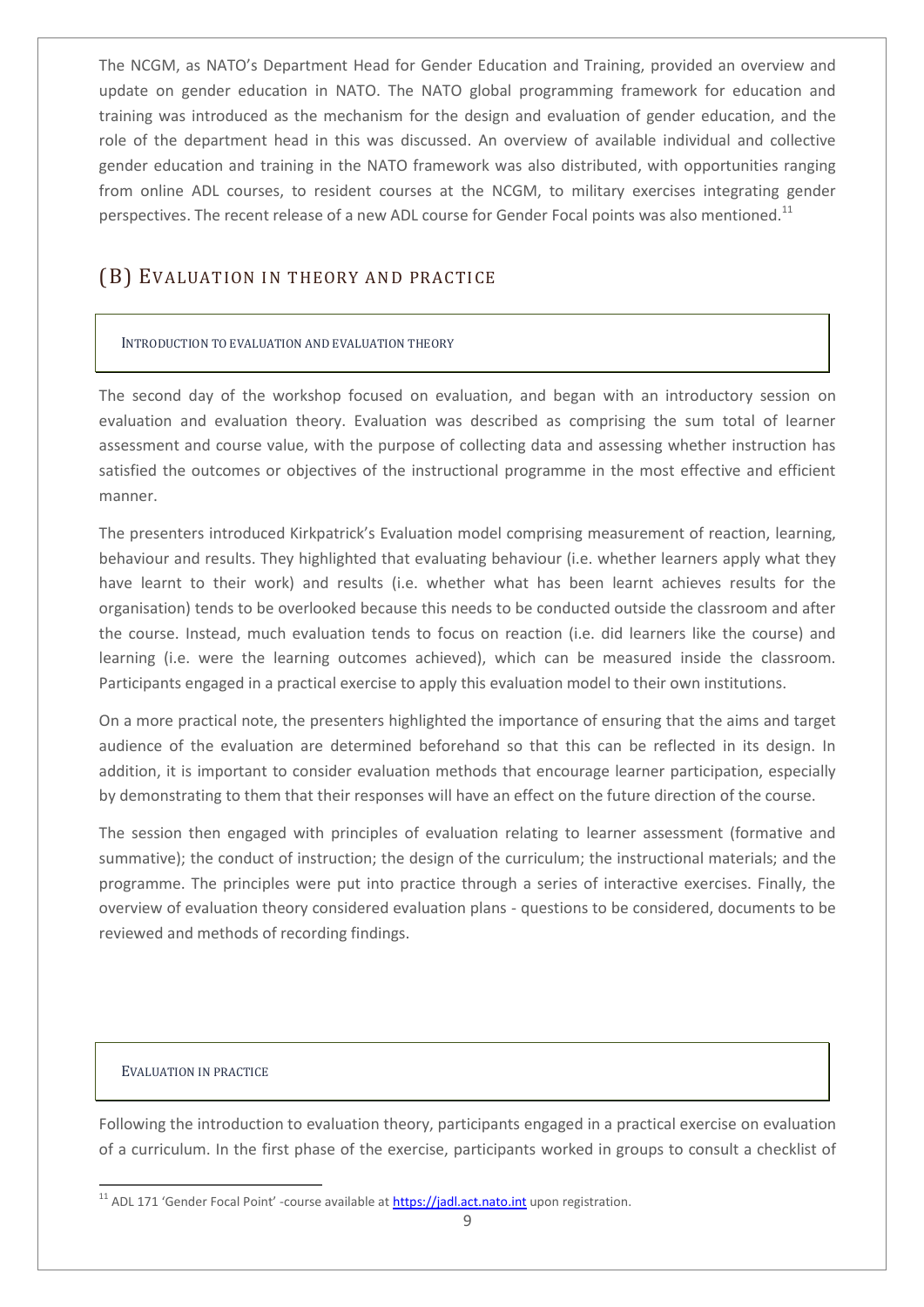course evaluation criteria (see [Annex C\)](#page-18-1), and brainstormed how course evaluation could address gender dynamics and gender learning.<sup>12</sup> The groups then applied the revised evaluation criteria to consider aspects of gender learning in the NATO/PfPC Generic Reference Curriculum for the Professional Military Education of Non-Commissioned Officers.<sup>13</sup>

#### PANEL ON ASSESSMENT AND EVALUATION IN INSTRUCTIONAL DESIGN

A panel discussion then centred on exchanging experiences on different aspects of evaluation, and of evaluating gender learning. The panellists covered various topics related to gender learning, such as how to assess and evaluate given different modes of instruction and constraints on time, access, and topic.

The first panellist highlighted how constraints on time and access impact evaluation methodologies. Possible approaches to evaluation therefore vary considerably. In brief sessions, for a guest facilitator the desired outcome is primarily affective - aiming at overcoming negative stereotypes about the topic of gender - and evaluation methodologies are limited to testing reaction through participant self-evaluation and formative assessment. In courses lasting several days, learner questionnaires are also used to evaluate learning ('What are three things you have learned?') and behaviour ('List three ways in which you will apply what you have learned in your work.'). Evaluation of curricula addresses all levels through surveys, interviews and summative assessment.

The second panellist focused on constraints on time and topic - namely the strategies to integrate gender learning in other topics. The panellist noted that assessment has demonstrated that a good strategy to integrating gender considerations is starting from gender disaggregated data as a puzzle, rather than from gender equality is a normative statement.

The third panellist focused on evaluation methodologies for a different mode of instruction; that of advanced distributed learning (ADL, e-learning). The panellist discussed the applications of technology for collecting and analysing evaluation data. The electronic automation of gathering evaluation information in ADL has the advantage of providing real-time data to instructors on the progress of individual learners and of the entire group - without the use of additional time-consuming activities like filling in forms. This collection of real-time data can also be used in programming e-learning applications (like Mobler cards<sup>14</sup>) to tailor activities to learners' needs by requiring the programme to spend less time revising points the learner already knows and to focus on areas in need of improvement.

### DEVELOPING GENDER-RESPONSIVE COURSE EVALUATIONS

 $\overline{a}$ 

The final session of the day focused on gender-responsive course evaluations. Specifically, participants discussed gender dynamics in the classroom environment, with a view to establishing how to evaluate whether the environment provides equal opportunities for male and female learners, and whether principles of transformative learning are being applied to challenge gender stereotypes and transform

<sup>&</sup>lt;sup>12</sup> Participants were also provided with a sample questionnaire for the evaluation of gender equality in teaching developed by the University of Fribourg 'Project e-qual', available at:

[https://www.unifr.ch/didactic/assets/files/didactic/Eval\\_course\\_gender\\_en.pdf](https://www.unifr.ch/didactic/assets/files/didactic/Eval_course_gender_en.pdf)

<sup>13</sup> Available a[t http://www.nato.int/nato\\_static/assets/pdf/pdf\\_topics/20131209\\_131209-nco-defence-curriculum.pdf](http://www.nato.int/nato_static/assets/pdf/pdf_topics/20131209_131209-nco-defence-curriculum.pdf) <sup>14</sup> See [http://www.isn.ethz.ch/e-Education/ISN-Mobler-Cards.](http://www.isn.ethz.ch/e-Education/ISN-Mobler-Cards)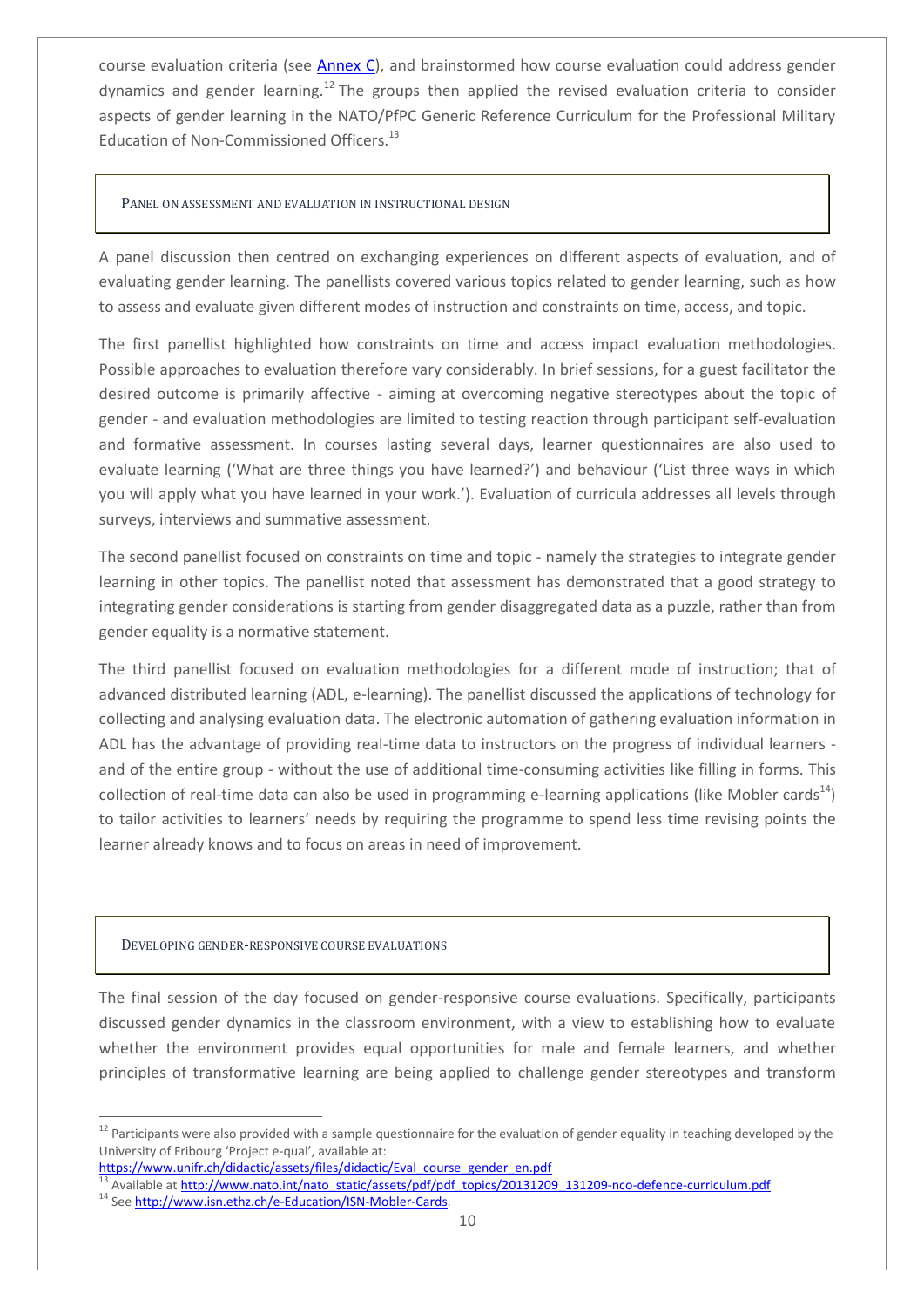gender relations. The discussion centred on five main aspects of these questions: content of the instruction; classroom participation; learner appraisal; access to faculty and mentors; and access to educational resources.

Following an interactive presentation, participants were given a draft aide-mémoire on gender-responsive course evaluations. In addition to highlighting aspects related to gender dynamics in education, the aidemémoire provides sample questions to include in learners' feedback on courses. Participants worked in small groups to suggest changes and improvements to the document (the revised document can be found in **Annex D** to this report).

## <span id="page-10-0"></span>(C) COACHING AND MENTORING

The morning of the third workshop day was dedicated to the topic of coaching and mentoring. Coaching, for the purposes of this discussion, was defined as one-on-one work with high-level individuals to enable and motivate them to integrate gender perspectives in their actual daily work. Mentoring, on the other hand, was characterised as the provision of professional advice to peers, subordinates or students, with a view to supporting their career development. Both can serve as means of integrating gender considerations into military education - and into defence institutions more generally.

Professional gender coaching was the topic of the key note speech. This presentation focused on examining the Swedish Gender Coach programme as an example of an innovative approach to engage senior leadership. It aims to change mindsets and strengthen capacities; with a view to mainstreaming gender and implementing obligations deriving from the Women, Peace and Security UNSCRs. The talk examined the background, aims, and approach of the Gender Coach Programme, as well as presenting best practices and lessons learned from the programme (for a more detailed summary, please refer to [Annex E\)](#page-21-1).

The presenters introduced two considerations for both coaching and mentoring. First, in designing such programmes, it is important to consider to what extent these activities address the cognitive or the affective domains of Bloom's taxonomy. In the case of the latter, the relationship between beliefs, attitudes and behaviours on the one side, and persuasion, motivation and change on the other hand must be considered. Second, these must be subjected to a cost-benefit analysis, examining financial, physical, human and personal resources required. In other words, what kind of change does a programme seek to achieve, and at what cost?

The presenters then discussed the forms and functions of mentoring. While mentoring is most often regarded as an enduring one-on-one relationship between a senior mentor and their junior mentee, the presentation highlighted that mentoring can take various forms. Mentoring can be conducted through a network, group, circle or as brief one-on-one advice (minute mentoring). Mentoring may also be invisible (when it is not formally established), or the roles may be reversed (when the mentor becomes the recipient of advice and support). Mentoring was described as having both career functions (sponsorship, visibility, strategic guidance, protection, or giving challenging assignments) as well as psychosocial functions (role modelling, acceptance and confirmation, counselling, and friendship).

The session also collected participants' experiences and advice for coaching and mentoring. As a first exercise, participants were asked to think of someone who had coached or mentored them, and then asked to share what qualities made that person a good coach or mentor. Finally, the participants engaged in role playing realistic coaching or mentoring scenarios. The role play prompted discussions on effective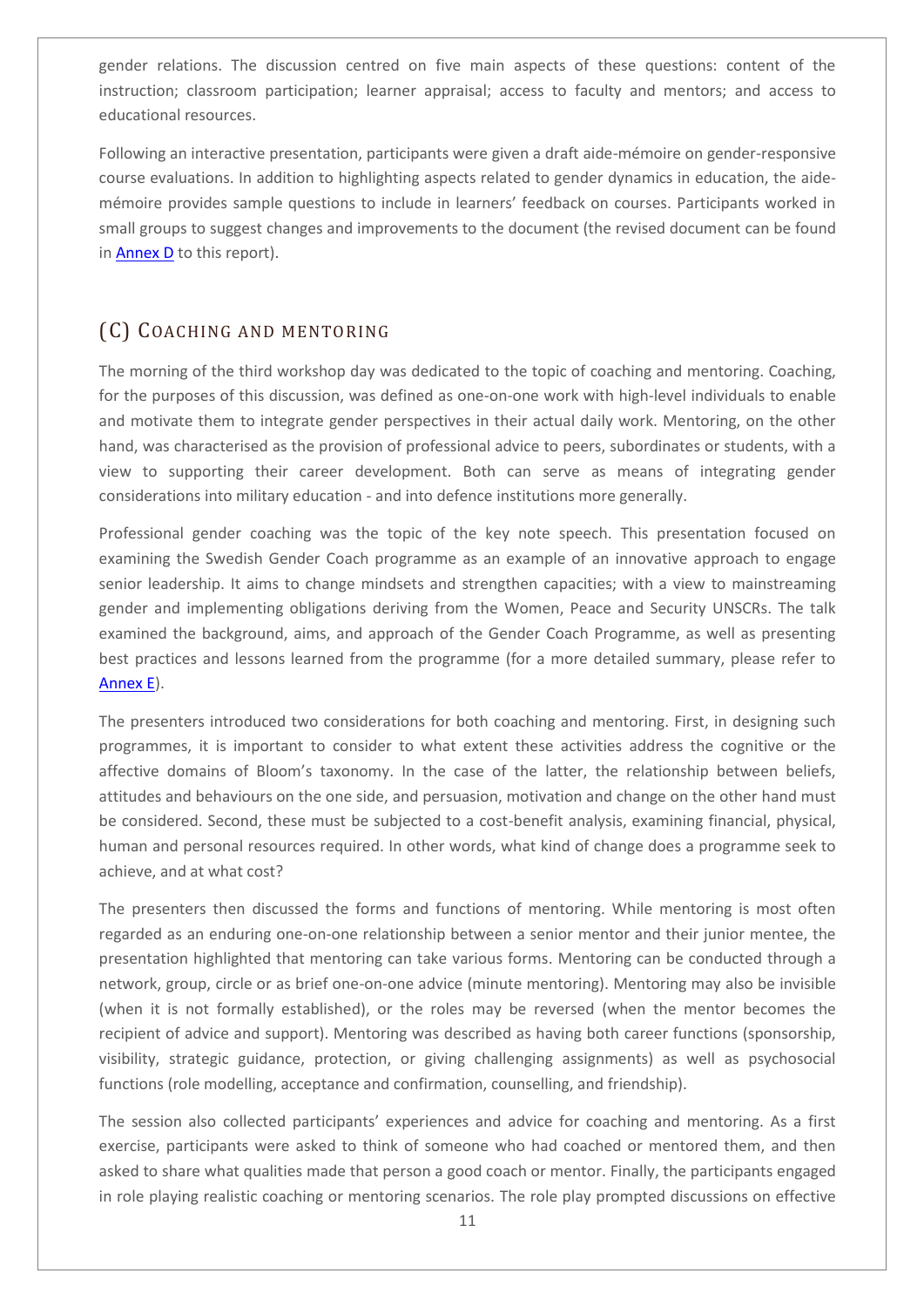strategies and techniques for coaching and mentoring. The participants' findings are summarised in Annex [F.](#page-24-1)

## <span id="page-11-0"></span>(D) THE WAY FORWARD

The final workshop session focused on charting the way forward, both for the working groups' engagement on gender in military education, as well as for individual participants.

In terms of the working groups' future engagement, a proposal for follow-up was presented to participants and their feedback solicited. The follow-up proposal consists of a publication project to produce a co-authored manual documenting the knowledge collected over the two-year 'Teaching Gender to the Military' programme.<sup>15</sup> Participants provided feedback on the audience, form and content of the proposed manual; noting that it corresponds to current needs and therefore endorsing this project in both written and oral feedback.

Following a round of feedback on this proposal, participants were invited to consider outcomes they personally could strive for to further the integration of gender perspectives in their work and that of their institution. Participants then drafted personal action plans, or updates to previous personal action plans drafted at the last workshop.

## <span id="page-11-1"></span>3. OUTPUTS, OUTCOMES, AND FOLLOW-UP

This event aimed to provide a platform for exchange and to develop capacities for gender-responsive evaluation, as well as for coaching and mentoring. The workshop produced concrete outputs in this regard, in the form of checklists on gender-responsive evaluation (Annexes [C](#page-18-1) an[d D\)](#page-19-1), and a case study and hints and tips on coaching and mentoring (Annexes [E](#page-21-1) and [F\)](#page-24-1). Written evaluation forms, as well as oral feedback, indicated that participants overwhelmingly agreed that the workshop had achieved its intended outcomes and indicated an intention by the participants to put into practice what they had gained from the workshop (Annex [G\)](#page-24-2).

A follow-up project to document the knowledge outcomes of the two-year "Teaching Gender to the Military" joint SSR/EDWG programme in the form of a co-authored manual was endorsed by the participants through both written and oral feedback. The manual will be created through a collaborative process involving participants of this, and previous, workshops in the "Teaching Gender to the Military" programme. The manual, and the process to develop it, will lead to three outcomes: it will strengthen the capacity of educators to integrate gender in their work; it will build the capacity of military gender experts to deliver educational content; and it will foster the professional community of practice convened by the previous workshops.

The organisers would like to thank the Swiss Federal Department of Defence, Civil Protection and Sport as well as the Partnership for Peace Consortium of Defence Academies and Security Studies Institutes for their generous financial support. In addition, we would like to thank all of the presenters and participants for their high-quality input and participation as well as their respective institutions for giving them their permission and the support they needed to take part.

 $\overline{a}$ 

<sup>&</sup>lt;sup>15</sup> Details available upon request.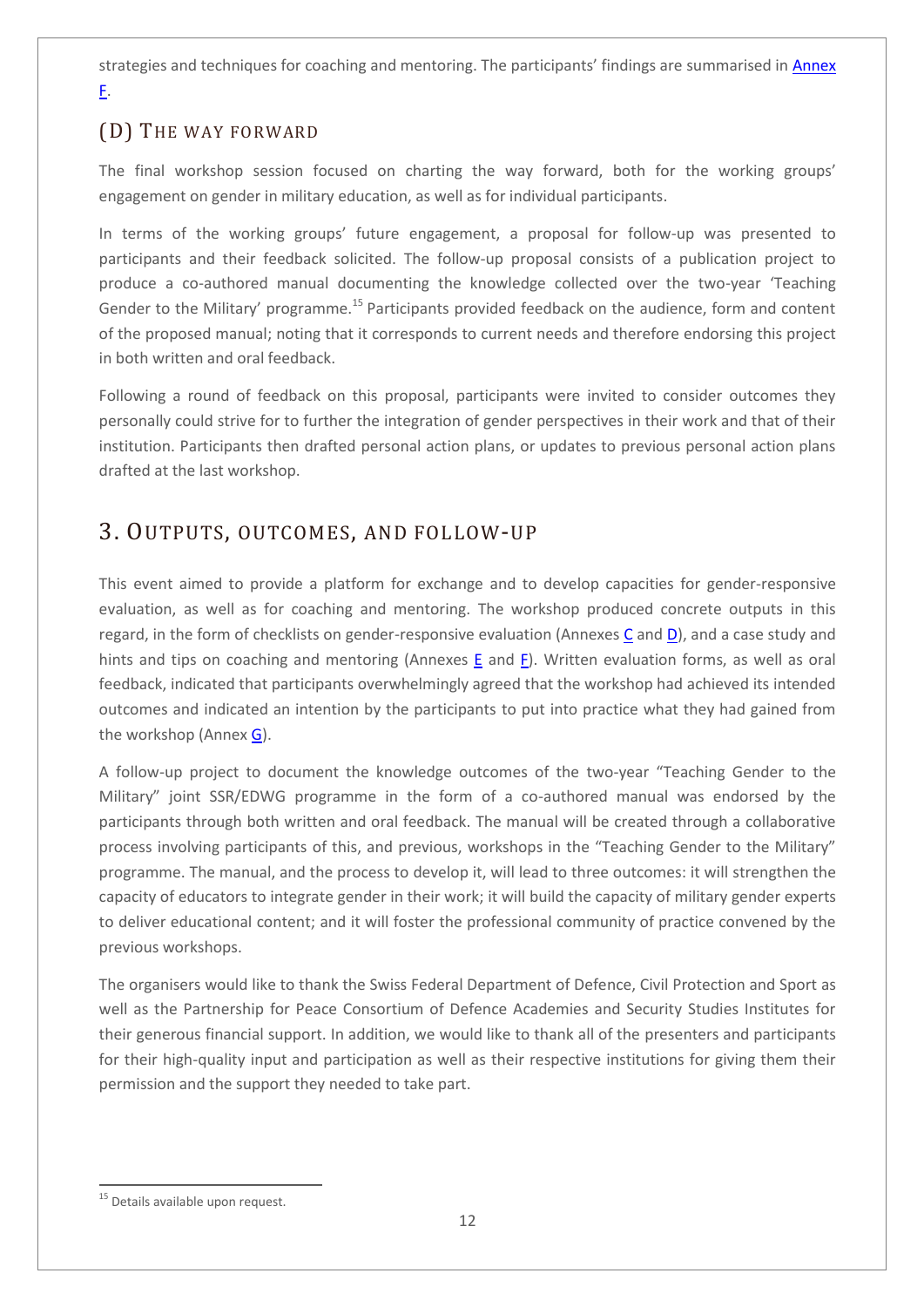# <span id="page-12-0"></span>ANNEXES

## <span id="page-12-1"></span>A. PARTICIPANT LIST

| <b>First name</b> | Last name               | <b>Position</b>                                                            | Institution                                                                                                         | Country        |
|-------------------|-------------------------|----------------------------------------------------------------------------|---------------------------------------------------------------------------------------------------------------------|----------------|
| Natalia           | Albu                    | Associate Professor,<br><b>Head of Security</b><br><b>Research Section</b> | Military Academy of<br>Armed Forces "Alexandru<br>cel Bun" Moldova                                                  | Moldova        |
| George            | Amanatidze              | Head, International Law<br>Division                                        | Ministry of Defence<br>Georgia                                                                                      | Georgia        |
| Maia              | Avaliani                | <b>Head of Administration</b>                                              | <b>National Defence</b><br>Academy Georgia                                                                          | Georgia        |
| Bojana            | Balon                   | Programme Officer                                                          | UNDP-SEESAC                                                                                                         | Slovenia       |
| Anna              | Björsson                | <b>Gender Advisor</b>                                                      | Operations Directorate,<br><b>Armed Forces Sweden</b>                                                               | Sweden         |
| John              | D'Amato                 | <b>Event Coordinator</b>                                                   | <b>PfPC</b>                                                                                                         | <b>USA</b>     |
| Daniel            | de Torres               | Deputy Head,<br><b>Operations III</b>                                      | <b>DCAF</b>                                                                                                         | Spain          |
| Ksenija           | Djuric-<br>Atanasievski | <b>Assistant Professor</b>                                                 | Serbian Military Academy                                                                                            | Serbia         |
| Thierry           | Dussutour               | Gender Focal Point,<br><b>Taskforce Asia</b>                               | NATO HQ SHAPE                                                                                                       | France         |
| Anja              | Ebnöther                | Assistant Director, Head<br><b>Operations III</b>                          | <b>DCAF</b>                                                                                                         | Switzerland    |
| Miriam            | Fugfugosh               | Senior Programme<br>Officer, Regional<br>Development<br>Programme          | Geneva Centre for<br>Security Policy (GCSP)                                                                         | Switzerland    |
| Tanja             | Geiss                   | <b>ADL Chair</b>                                                           | <b>NATO School</b><br>Oberammergau                                                                                  | Germany        |
| Christian         | Glahn                   | Researcher                                                                 | <b>Internationl Relations</b><br>and Security Network<br>(ISN), ETH Zürich                                          | Switzerland    |
| <b>Steffie</b>    | Groothedde              | <b>Staff Officer Training &amp;</b><br>Education                           | CIMIC Centre of<br>Excellence                                                                                       | Netherlands    |
| Aiko              | Holvikivi               | Project Officer                                                            | <b>DCAF</b>                                                                                                         | Finland        |
| Kosta             | Isailović               | <b>Training Division</b>                                                   | <b>Peacekeeping Operations</b><br>Centre, Serbian Armed<br>Forces                                                   | Serbia         |
| Fred              | Labarre                 | International<br>Programmes Manager                                        | Partnership for Peace<br><b>Consortium of Defense</b><br><b>Academies and Security</b><br>Studies Institutes (PfPC) | Canada         |
| <b>Beth</b>       | Lape                    | Deputy,<br><b>Individual Training</b>                                      | Joint Staff J7                                                                                                      | <b>USA</b>     |
| Iryna             | Lysychkina              | Chair, Philology,<br><b>Translation and Lingual</b>                        | National Academy of<br>National Guard of                                                                            | <b>Ukraine</b> |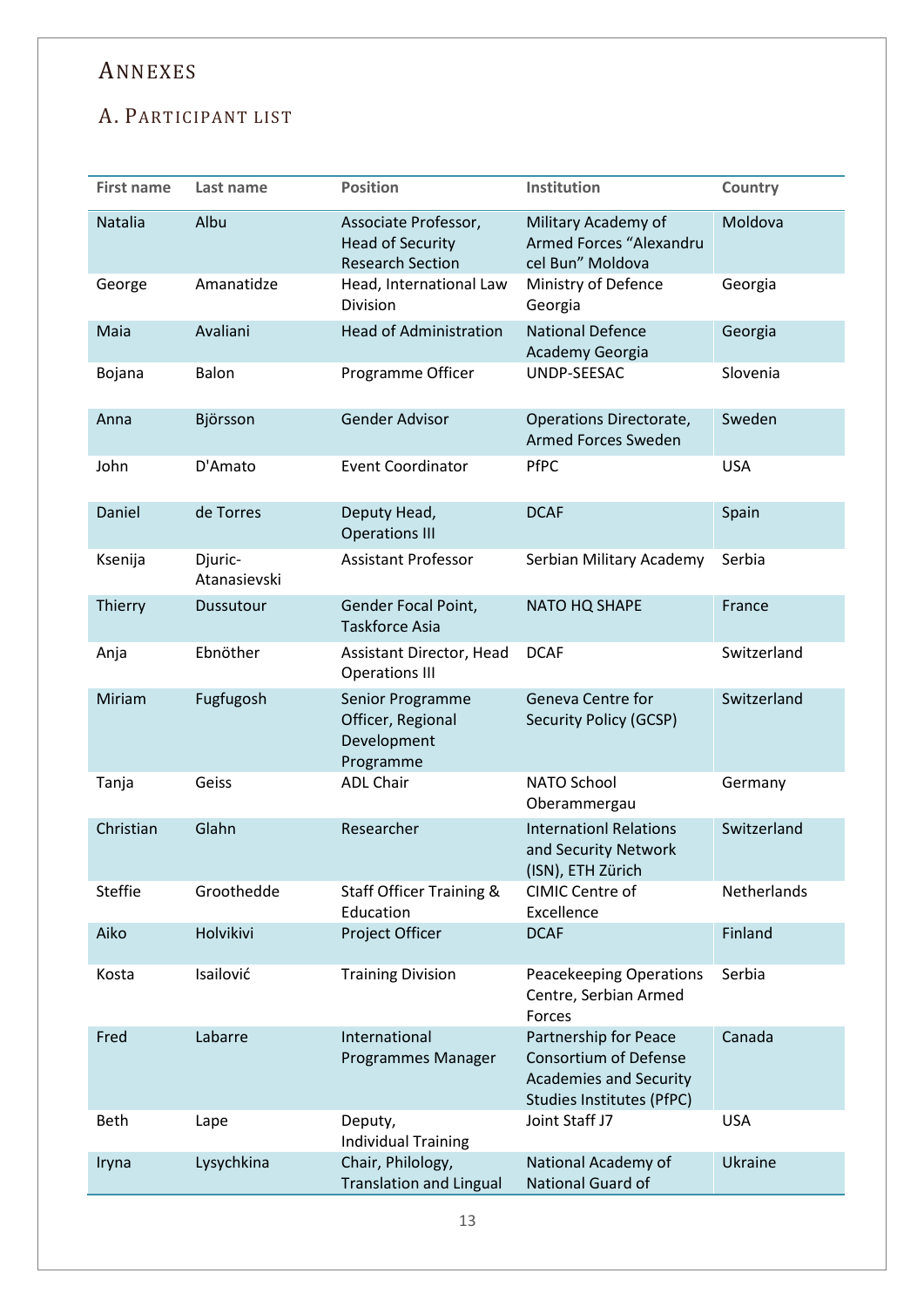|            |               | Communication                                                           | Ukraine                                                                     |                        |
|------------|---------------|-------------------------------------------------------------------------|-----------------------------------------------------------------------------|------------------------|
| Vanja      | Matić         | Independent Expert on<br>Implementation of<br><b>UNSCR 1325</b>         | Independent                                                                 | Bosnia-<br>Herzegovina |
| Nevena     | Miteva        | <b>Chief Expert</b>                                                     | Ministry of Defence<br><b>Bulgaria</b>                                      | <b>Bulgaria</b>        |
| Diana      | Molodilo      | Head of Policy Analysis,<br>Monitoring and<br><b>Evaluation Section</b> | Ministry of Defence<br>Moldova                                              | Moldova                |
| Enrico     | Müller        | International<br>Programmes Manager                                     | <b>PfPC</b>                                                                 | Germany                |
| Aleksandra | Puci          | <b>Gender Focal Point</b>                                               | Ministry of Defence<br>Albania                                              | Albania                |
| Kathaleen  | Reid-Martinez | <b>Chief Academic Officer</b>                                           | <b>Oral Roberts University</b>                                              | <b>USA</b>             |
| Mirela     | Rrumbullaku   | Gender consultant                                                       | Independent                                                                 | Albania                |
| Ankica     | Tomić         | Head of Department for<br>International<br>Cooperation                  | Ministry of Security,<br>Bosnia-Herzegovina                                 | Bosnia-<br>Herzegovina |
| Callum     | Watson        | <b>Research Assistant</b>                                               | <b>DCAF</b>                                                                 | United Kingdom         |
| Petra      | Weyland       | Professor                                                               | George C. Marshall<br><b>European Centre for</b><br><b>Security Studies</b> | Germany                |
| Valbona    | Zeneli        | <b>Professor of National</b><br><b>Security Studies</b>                 | George C. Marshall<br>European Centre for<br><b>Security Studies</b>        | Albania                |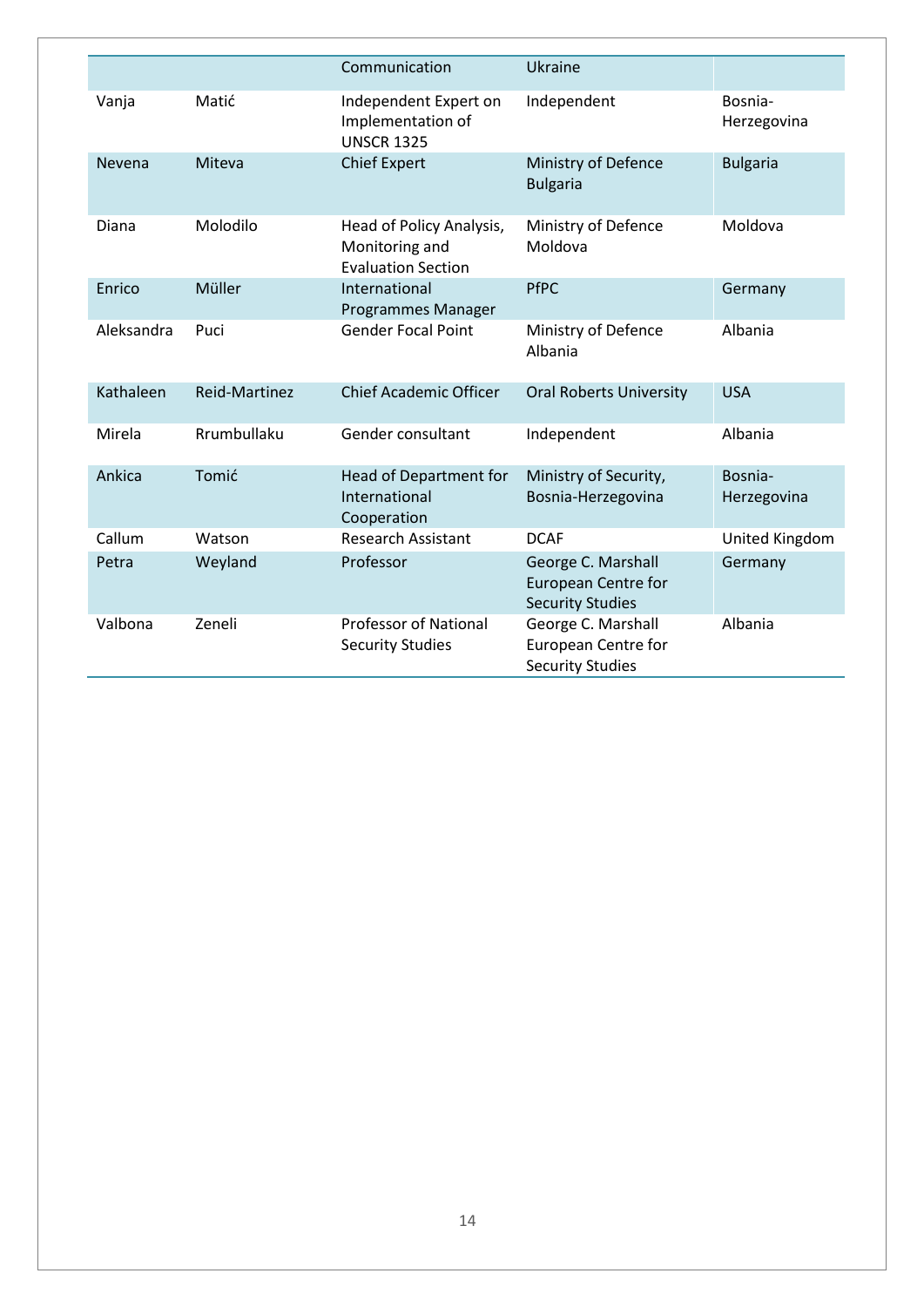## <span id="page-14-0"></span>B. AGENDA

**Monday 21 July – TRAVEL DAY**

| Afternoon   | <b>Arrivals</b><br>Venue: Hotels Eden and Mon Repos                      |
|-------------|--------------------------------------------------------------------------|
| 20:00-22:00 | <b>Mandatory opening remarks</b><br>Mr Daniel de Torres, DCAF, SSR WG    |
|             | Dr Kathaleen Reid-Martinez, Oral Roberts University, EDWG                |
|             | Dr Iryna Lysychkina, National Academy of National Guard of Ukraine, EDWG |
|             | Ms Aiko Holvikivi, DCAF, SSR WG                                          |
|             | Venue: Hotel Eden                                                        |

## **Tuesday 22 July**

| 08:45-09:00 | Arrival at workshop venue                                                                                                                                                      |  |
|-------------|--------------------------------------------------------------------------------------------------------------------------------------------------------------------------------|--|
|             | Venue: WMO Building, Salle Vieira de Mello                                                                                                                                     |  |
| 09:00-09:30 | <b>Welcome and opening remarks</b>                                                                                                                                             |  |
|             | Ms Aiko Holvikivi, DCAF, SSR WG                                                                                                                                                |  |
|             | Dr Iryna Lysychkina, National Academy of National Guard of Ukraine, EDWG                                                                                                       |  |
| 09:30-10:15 | <b>Gender introduction session</b>                                                                                                                                             |  |
|             | Ms Vanja Matić, Independent expert                                                                                                                                             |  |
|             | This session will demonstrate different approaches and methods used in gender<br>education.                                                                                    |  |
| 10:15-10:45 | Coffee break                                                                                                                                                                   |  |
| 10:45-11:30 | <b>Gender introduction session (continued)</b>                                                                                                                                 |  |
|             | Ms Aiko Holvikivi, SSR WG, DCAF                                                                                                                                                |  |
|             | Mr Callum Watson, SSR WG, DCAF                                                                                                                                                 |  |
|             | This session will demonstrate different approaches and methods used in gender<br>education, and provide a recap of transformative learning.                                    |  |
| 11:30-12:30 | <b>Reporting back on action plans</b>                                                                                                                                          |  |
|             | Mr Callum Watson, SSR WG, DCAF                                                                                                                                                 |  |
|             | Facilitators:<br>Ms Maia Avaliani, National Defence Academy of Georgia                                                                                                         |  |
|             | Ms Diana Molodilo, Ministry of Defence of Moldova                                                                                                                              |  |
|             | Dr Petra Weyland, George C. Marshall Center                                                                                                                                    |  |
|             | In this session, participants will exchange experiences of their efforts to integrate<br>gender in their work in small group discussions. They will record lessons identified, |  |
|             | document strategies for overcoming resistance and list any outstanding needs.                                                                                                  |  |
| 12:30-14:00 | Lunch                                                                                                                                                                          |  |
| 14:00-15:15 | <b>Reporting back on action plans (continued)</b>                                                                                                                              |  |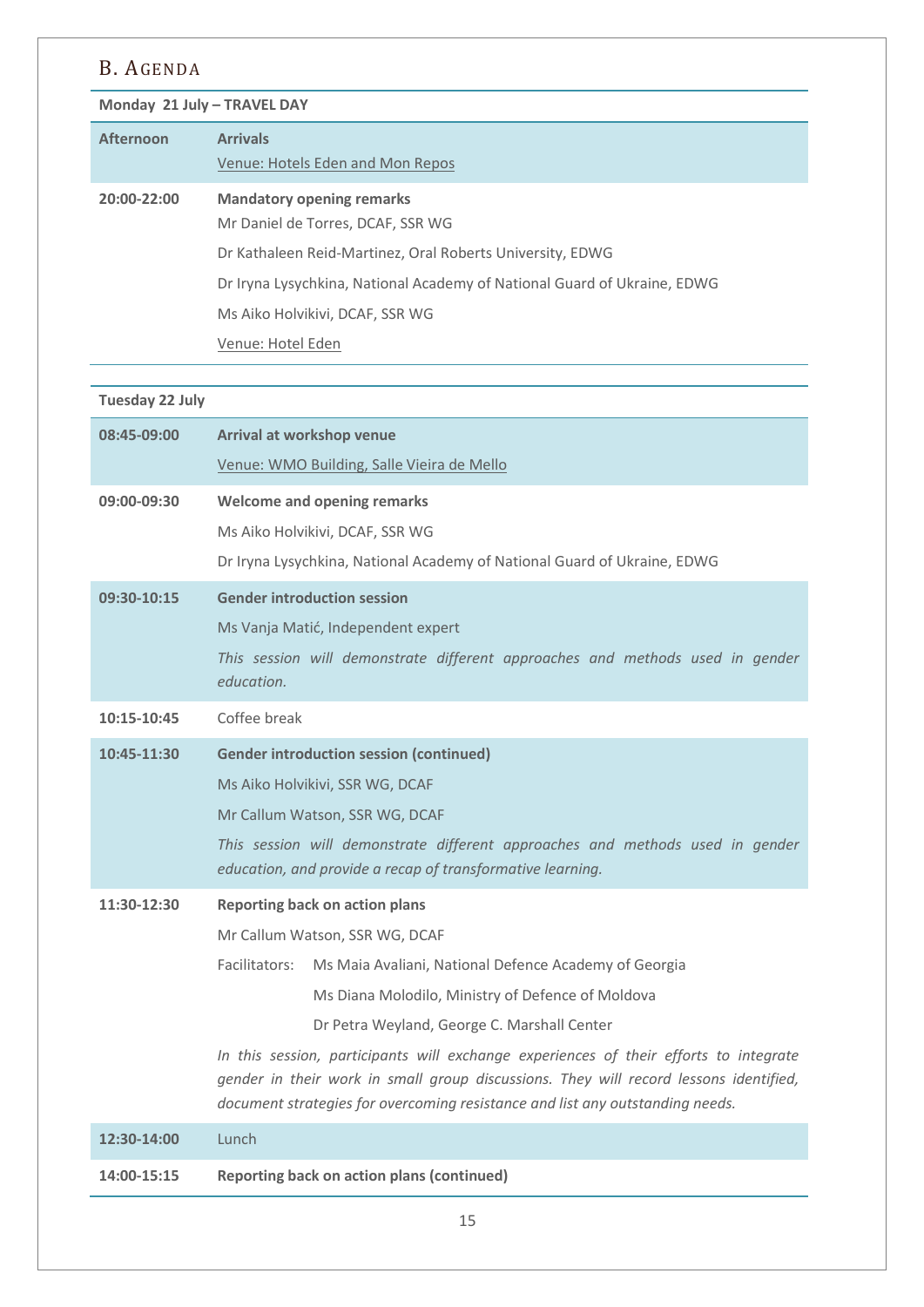*Plenary debrief of reporting back on action plans to generate lessons identified, strategies to overcome resistance and identify further needs.* **15:15-15:45** Coffee break **15:45-16:45 Update on NATO's work on gender** Mr Daniel de Torres, DCAF, SSR WG LtCol Thierry Dussutour, NATO SHAPE Cpt Steffie Groothedde, Civil-Military Co-operation Centre of Excellence (on behalf of the Nordic Centre for Gender in Military Operations) *Updates on NATO's policy framework and initiatives on gender education and gender more broadly.* **16:45-17:00 Wrap-up**  Ms Miriam Fugfugosh, Geneva Centre for Security Policy **18:00-22:00 Old Town Tour and Workshop dinner** Venue: Café Papon. Rue Henri-Fazy 1 (Old Town)

#### **Wednesday 23 July**

| 08:45-09:00 | Arrival at workshop venue                                                                                       |
|-------------|-----------------------------------------------------------------------------------------------------------------|
|             | Venue: WMO Building, Salle Vieira de Mello                                                                      |
| 09:00-09:15 | <b>Reflections on Day 1</b>                                                                                     |
|             | Ms Ankica Tomić, Ministry of Security of Bosnia and Herzegovina                                                 |
| 09:15-10:30 | Introduction to evaluation and evaluation theory                                                                |
|             | Dr Iryna Lysychkina, National Academy of National Guard of Ukraine, EDWG                                        |
|             | Ms Beth Lape, Joint Staff J7 USA, EDWG                                                                          |
|             | This session will provide an overview of evaluation theory.                                                     |
| 10:30-11:00 | Coffee break                                                                                                    |
| 11:00-12:30 | <b>Evaluation in practice</b>                                                                                   |
|             | Dr Iryna Lysychkina, National Academy of National Guard of Ukraine, EDWG                                        |
|             | Ms Beth Lape, Joint Staff J7 USA, EDWG                                                                          |
|             | Dr Kathaleen Reid-Martinez, Oral Roberts University, EDWG                                                       |
|             | Ms Tanja Geiss, NATO School Ogerammergau, EDWG                                                                  |
|             | Dr Christian Glahn, ISN Zurich, EDWG                                                                            |
|             | This session will centre on interactive exercises designed to facilitate exchange on<br>evaluation in practice. |
| 12:30-14:00 | Lunch                                                                                                           |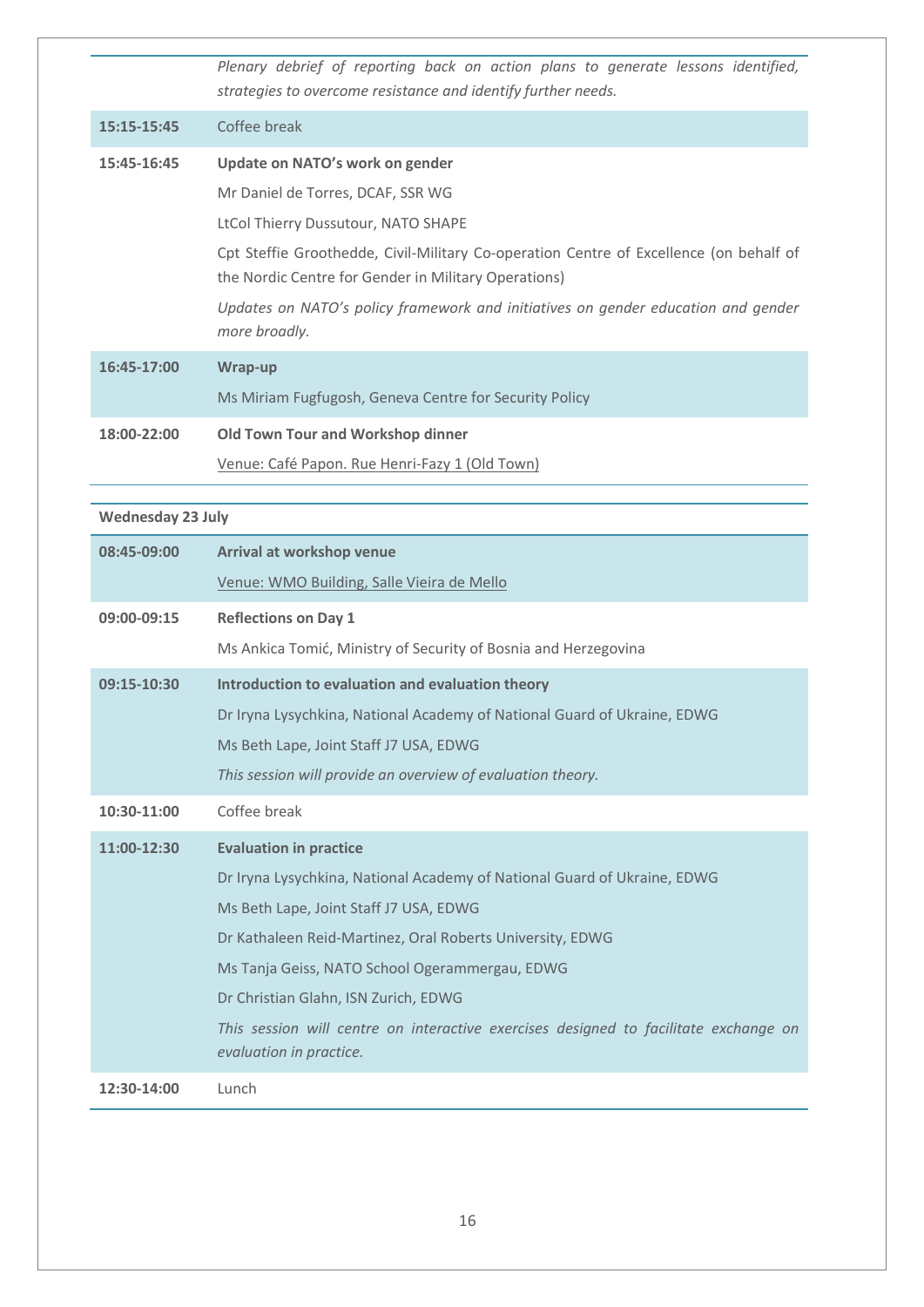| 14:00-15:00      | Panel on Assessment and Evaluation in Instructional Design                                                                                                                                                                     |
|------------------|--------------------------------------------------------------------------------------------------------------------------------------------------------------------------------------------------------------------------------|
|                  | Moderator: Dr Iryna Lysychkina, National Academy of National Guard of Ukraine,<br><b>EDWG</b>                                                                                                                                  |
|                  | Ms Aiko Holvikivi, DCAF, SSR WG                                                                                                                                                                                                |
|                  | Dr Valbona Zeneli, George C. Marshall Center                                                                                                                                                                                   |
|                  | Dr Christian Glahn, ISN Zurich, EDWG                                                                                                                                                                                           |
|                  | In this session, panellists will share their experiences and practice of evaluation of both<br>evaluating gender learning, as well as gender-responsive evaluation of education that<br>does not specifically focus on gender. |
| 15:00-15:30      | Coffee break                                                                                                                                                                                                                   |
| 15:30-17:15      | Developing gender-responsive course evaluations                                                                                                                                                                                |
|                  | Dr Iryna Lysychkina, National Academy of National Guard of Ukraine, EDWG                                                                                                                                                       |
|                  | Mr Callum Watson, DCAF, SSR WG                                                                                                                                                                                                 |
|                  | This session will examine good practices for learner evaluation of courses.                                                                                                                                                    |
| 17:15-17:30      | Wrap-up                                                                                                                                                                                                                        |
|                  | LtCol Nevena Miteva, Ministry of Defence of Bulgaria                                                                                                                                                                           |
| $17:30 - 18:30$  | <b>Cultural event: Scenic Apero</b>                                                                                                                                                                                            |
|                  | Venue: L'Attique, top floor of WMO Building                                                                                                                                                                                    |
|                  |                                                                                                                                                                                                                                |
|                  |                                                                                                                                                                                                                                |
| Thursday 24 July |                                                                                                                                                                                                                                |
| 08:45-09:00      | Arrival at workshop venue                                                                                                                                                                                                      |
|                  | Venue: WMO Building, Salle Vieira de Mello                                                                                                                                                                                     |
| 09:00-09:15      | <b>Reflections on Day 2</b>                                                                                                                                                                                                    |
|                  | Dr Ksenija Djuric-Atanasievski, Serbian Military Academy                                                                                                                                                                       |
| 09:15-10:45      | <b>Coaching and mentoring</b>                                                                                                                                                                                                  |
|                  | Key note: Cpt Anna Björsson, Swedish Armed Forces                                                                                                                                                                              |
|                  | Dr Kathaleen Reid-Martinez, Oral Roberts University, EDWG                                                                                                                                                                      |
|                  | This session will share experiences from Sweden's Gender Coach programme, and<br>provide an overview of the concepts of coaching and mentoring for gender-responsive<br>military education.                                    |
| 10:45-11:15      | Coffee break                                                                                                                                                                                                                   |
| 11:15-12:30      | <b>Coaching and mentoring (continued)</b>                                                                                                                                                                                      |
|                  | Ms Tanja Geiss, NATO School Oberammergau, EDWG                                                                                                                                                                                 |
|                  | Ms Aiko Holvikivi, DCAF, SSR WG                                                                                                                                                                                                |

**12:30-14:00** Lunch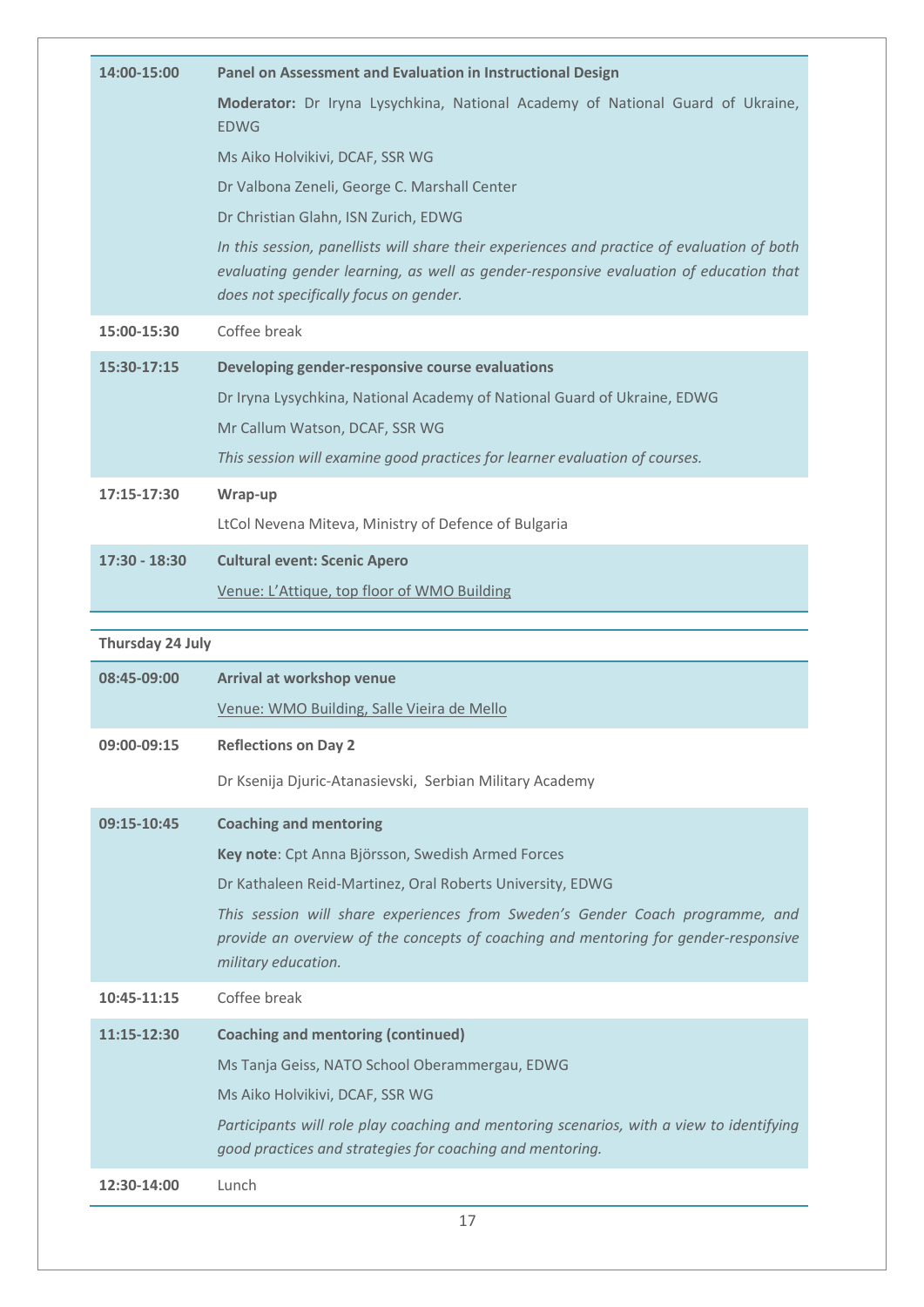| 14:00-15:00     | The way forward                                                                                             |
|-----------------|-------------------------------------------------------------------------------------------------------------|
|                 | Ms Aiko Holvikivi, DCAF, SSR WG                                                                             |
|                 | Mr Callum Watson, DCAF, SSR WG                                                                              |
|                 | This session will focus on updating action plans and discussing future directions for SSR<br>WG activities. |
| 15:00-15:30     | Coffee break                                                                                                |
| 15:30-16:00     | <b>Closing session</b>                                                                                      |
|                 | Maj Enrico Müller, PfPC                                                                                     |
|                 | Dr Iryna Lysychkina, National Academy of National Guard of Ukraine, EDWG                                    |
|                 | Ms Anja Ebnöther, SSR WG, DCAF                                                                              |
|                 | Wrap up and participant evaluations                                                                         |
| $19:00 - 21:00$ | <b>Optional informal dinner (self-pay)</b>                                                                  |
|                 | Venue: TBC                                                                                                  |
| Friday 25 July  |                                                                                                             |
| <b>Morning</b>  | <b>Departures</b>                                                                                           |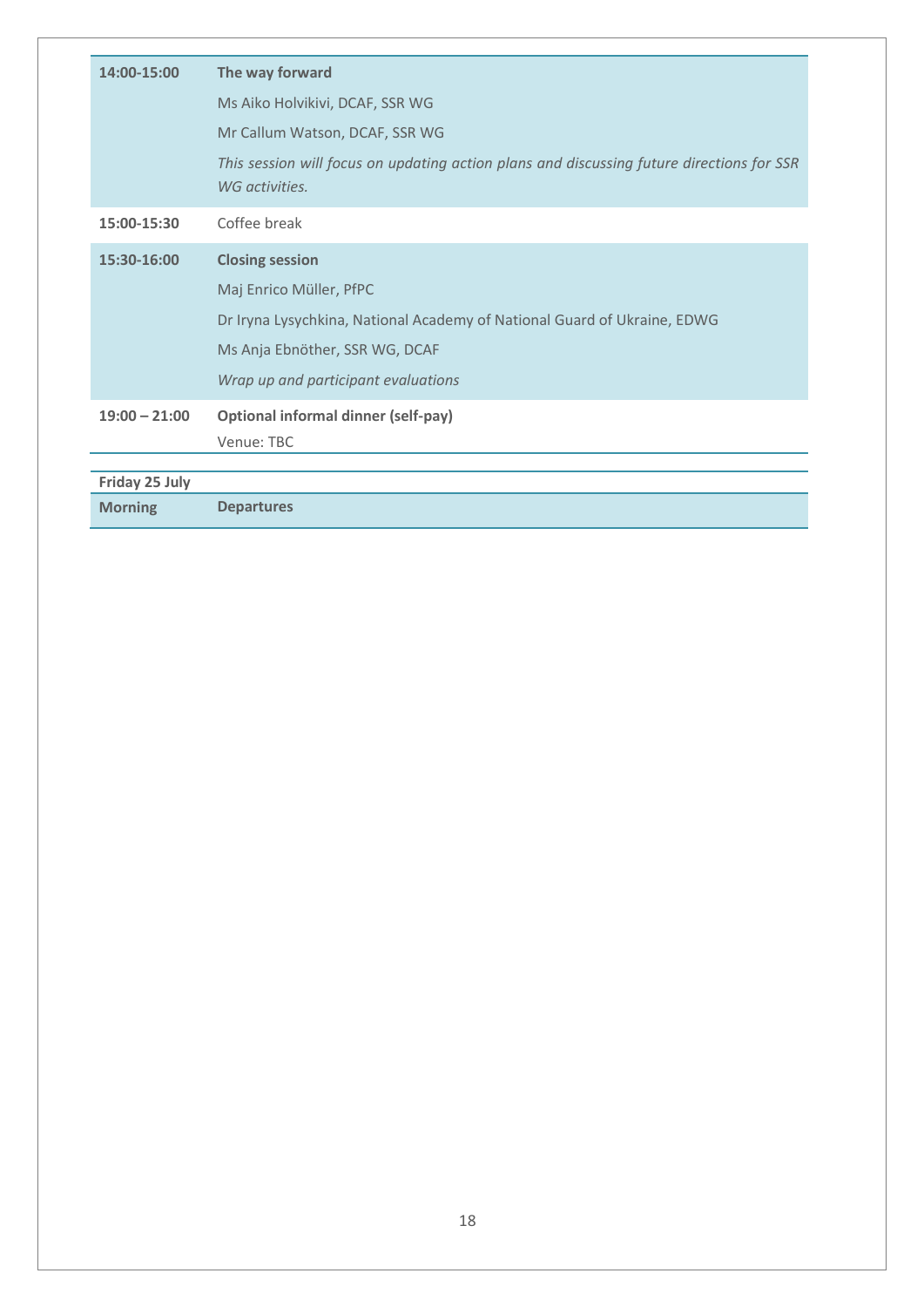# <span id="page-18-0"></span>C. EVALUATIONS IN PRACTICE

<span id="page-18-1"></span>

## **COURSE EVALUATION CRITERIA<sup>16</sup>**



### **Brief Course Description**

- 1.1. Provides a brief description of the course's content.
- 1.2. Does not focus on instructional strategies, assessments and course objectives

(Should not be repetitive or identical to other sections. Instructional strategies, assessments tools and learning objectives are not appropriate for this section. These should be saved for their respective sections).

### **Textbooks/Supplemental Instructional Materials**

- 2.1. Includes a list of core textbooks.
- 2.2. Includes a list of key supplemental instructional materials.
- 2.3. Provides evidence that each textbook and supplemental material clearly supports the curriculum.
- 2.4. All text and material are level- and content- appropriate.

### **Course Purpose**

- 3.1. Explains the course-wide learning outcomes.
- 3.2. Does not focus on how the course goals will be met.
- 3.3. Not a reiteration of state standards or textbook objectives.

### **Course Outline**

- 4.1. Illustrates the concepts, topics and skills taught and the depth and breadth of each.
- 4.2. Demonstrates the flow of content and the progression of learners' learning.
- 4.3. Incorporates texts and supplemental instructional materials.

### **Key Assignments**

- 5.1. Provides a detailed description of each key assignment.
- 5.2. Provides a detailed description of each writing assignment, if applicable.
- 5.3. Provides a detailed description of each laboratory activity, if applicable.
- 5.4. Connects to the unit's topics and goals.
- 5.5. Demonstrates the progression of content, skills and student understanding.

### **Instructional Methods and/or Strategies**

6.1. Provides the types of instructional methods and/or strategies.

6.2. Indicates how each methods and/or strategy supports the delivery of the curriculum and the learning objectives.

6.3. Explains when (and why) each method and/or strategy is used.

### **Assessment Methods and/or Tools**

- 7.1. Provides the types of assessment methods and/or tools.
- 7.2. Explains the intent and significance of each assessment method.
- 7.3. Provides evidence of when each method and/or tool is used.

### **Gender Perspective**

- $8.1.$
- 8.2. \_\_\_\_\_\_\_\_\_\_\_\_\_\_\_\_\_\_\_\_\_\_\_\_\_\_\_\_\_\_\_\_\_\_\_\_\_\_\_\_\_\_\_\_\_\_\_\_\_\_\_\_\_
- $8.3.$

 $\overline{a}$ <sup>16</sup> Compiled by Iryna Lysychkina and Elizabeth Lape for the PfPC event "Gender-Responsive Evaluation in Military Education: Fourth Workshop on Teaching Gender to the Military" held 21-24 July 2014 in Geneva, Switzerland.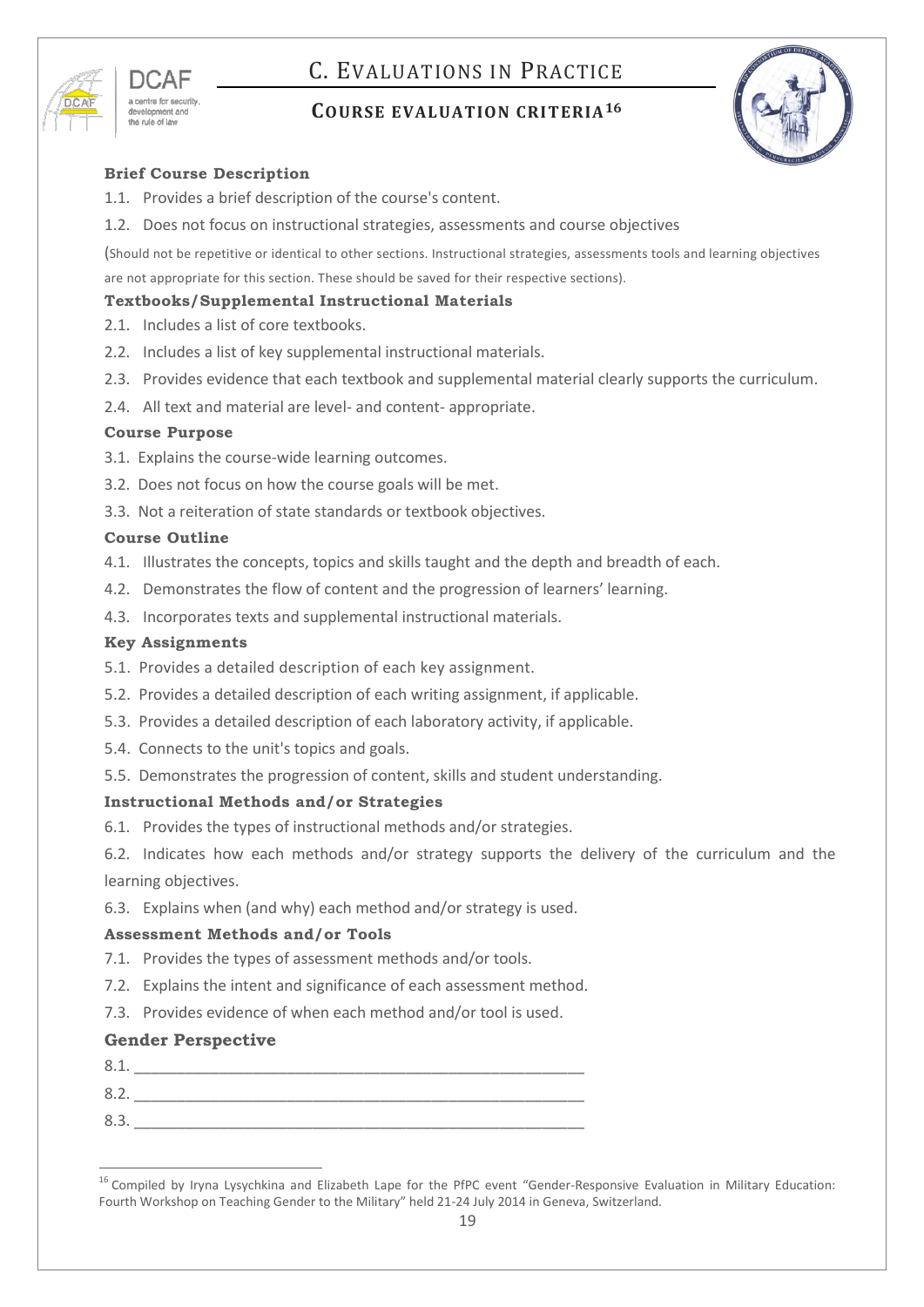<span id="page-19-1"></span>

the rule of law

# <span id="page-19-0"></span>D. GENDER-RESPONSIVE COURSE EVALUATIONS

## **REFERENCE SHEET<sup>17</sup>**

Gender-responsive evaluation is an important tool to establish whether *any* given course:

- Achieves its learning outcomes on gender-related topics
- Provides both male and female learners with equal educational opportunities
- Is free of all forms of gender discrimination
- Contributes to the overcoming of restrictive gender norms in the wider institution/society

Note that writing gender-responsive course evaluations involves asking both gender-related questions and also sex-disaggregating responses to other questions in order to analyse gender.

#### **Content**

Gender **stereotypes** can reinforce notions that certain roles and professions are only appropriate for men or for women. **Generalizations** are also problematic because they exclude people who do not conform to social norms (e.g. "everyone has a mother and a father"). They can also put undue pressure on underrepresented groups (e.g. "it's great having men around to help you carry heavy equipment.") **Analogies** can also exclude those who are unfamiliar with what they refer to ("It's bottom of the ninth and the bases are loaded."<sup>18</sup>). It is important to assess the content of language used in the classroom, in any written form as well as of pictures, particularly with a view for balanced representation and taking into account any sensibilities learners may have.

### *Sample agree/disagree statements for learner evaluations*

- Men and women are presented in course materials in non-stereotypical roles.
- Instructors and other learners use analogies and examples that I can relate to.
- Gender-neutral pronouns, or both male/female pronouns, are used during instruction.

### **Participation**

 $\overline{a}$ 

Both instructor behaviour, and learner behaviours that an instructor tolerates or promotes, have a heavy influence on which learners participate in class. Instructors must prevent a minority of students from dominating class (e.g. students of a particular gender). Rather, they should identify quieter learners and develop strategies to foster their participation, giving opportunities to both men and women to show leadership. Common strategies include giving learners up to five seconds to think over a question before asking for an answer and not allowing individuals to shout it out. Group work and assigning individual presentations to each learner can also be effective, as can be setting ground rules for conduct in class. Promoting learner agency and encouraging critical thinking have the added benefit of preventing instructors from imposing their point of view, including on topics related to gender roles.

*Sample agree/disagree statements for learner evaluations*

- I feel comfortable raising my hand in class.
- The instructor fosters an environment where a diversity of opinions are expressed.
- I have been in a leadership role at some point during this course.
- I feel included in the group.

<sup>&</sup>lt;sup>17</sup> Compiled by Callum Watson, and incorporating participant feedback from the PfPC event "Gender-Responsive Evaluation in Military Education: Fourth Workshop on Teaching Gender to the Military" held 21-24 July 2014 in Geneva, Switzerland.

 $18$  An analogy used to convey the last opportunity in a high stress situation. It refers to the second part of the ninth (final) inning of a baseball game where bottom refers to the home team's location below visitors on the scoreboard.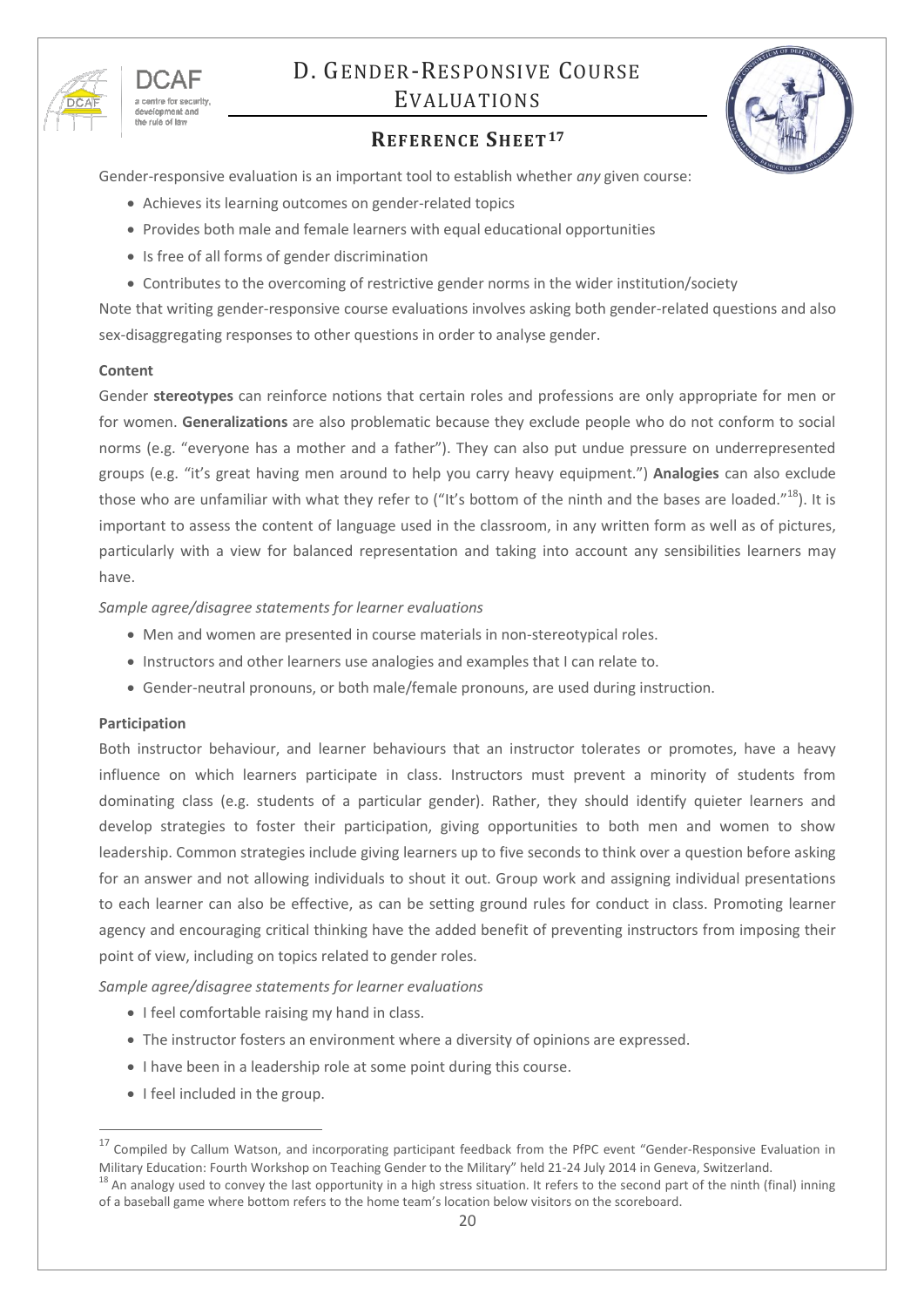• I feel free to voice my opinion.

#### **Learner appraisal**

A learner's performance can often be predicted by the instructor's expectations, regardless of the learner's ability. These can be influenced by gender stereotypes ("men are more athletic and excel in sports," "women are more disciplined and excel in academia"). It is important that an instructor has equal expectations of women and men in order for them to have an equal opportunity to succeed. This involves placing equal demands on female and male learners in all subject areas. Care should be taken to appraise men and women according to the same criteria in order to avoid situations where, for example, women are praised on their work's *appearance* and men on its *intellectual content*. Anonymous, multimodal appraisal mechanisms can also help circumvent the problem of gender-biased appraisal.

*Sample agree/disagree statements for learner evaluations*

- The instructor gives all learners equally difficult tasks irrespective of their gender.
- The instructor has equal expectations of all the learners in the class.
- The instructor appraises the intellectual quality of my work, not just its presentation.
- I have different opportunities to demonstrate my knowledge (in writing, speaking, group work, etc.).

### **Access to instructors, other educational staff and mentors**

Learners who have a good personal relationship with an instructor are more able to ask for (and receive) extra support than those who do not. Learners with a good personal relationship with the faculty in general may have more access to their institution's human resources such as subject-matter specialists, mentors and those who might be able to facilitate their access to certain professional roles. It is important that instructors address all of their learners appropriately and with equal levels of respect (i.e. all by first name or all by title and last name, with the same tone of voice). In this way they can avoid showing favouritism towards certain individuals or learners of a particular gender and further encourage any learners who need extra support to come forward.

### *Sample agree/disagree statements for learner evaluations*

- I feel comfortable asking the instructor for more help outside the classroom if I need it.
- I have access to suitable mentors if I need them.
- The instructor treats all of the learners equally within the class.

### **Access to educational resources**

The unequal distribution (or appropriation) of an institution's resources such as computers, books, pieces of equipment or permission to use rooms and other facilities can create an unequal learning environment. Furthermore, some learners may have access to private resources (such as personal laptops), while others do not. This may give some learners an unfair advantage in reaching the learning outcomes. Alternatively, it may simply reinforce the greater sense of entitlement that some students (e.g. those of a particular gender) feel they have over shared resources.

### *Sample agree/disagree statements for learner evaluations*

- I have access to all of the resources I need to reach the learning outcomes of this course.
- Finite resources are distributed fairly (e.g. according to need, randomly, or on a first-come, first-served basis.)
	- I was able to obtain all of the necessary materials for this course easily (either myself or through the support of others/the institution).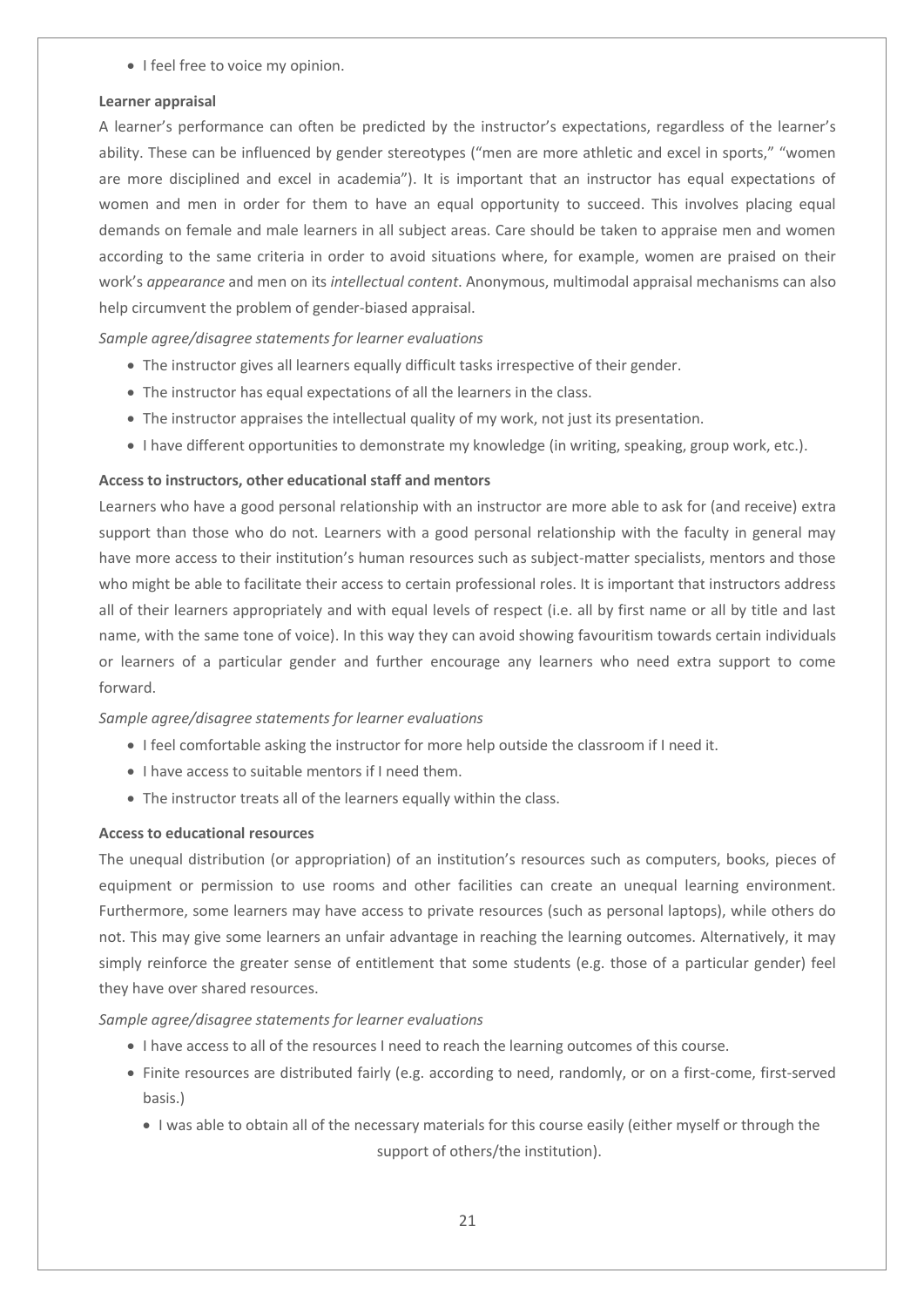# <span id="page-21-0"></span>E. THE SWEDISH GENDER COACH PROGRAMME

<span id="page-21-1"></span>

## **A CASE STUDY<sup>19</sup>**



The Swedish Gender Coach Programme is an innovative approach to improving the genderresponsiveness of security and humanitarian agencies, through improving skills and fostering commitment among the senior leadership in these agencies. The programme is often cited as an example of best practice, given its success in increasing the visibility and weight accorded to gender equality considerations in the Swedish Armed Forces. Its renown has been bolstered by the fact that its first iteration involved the Supreme Commander and the Head of the Swedish Armed Forces Headquarters. Notably, however, the programme has had an impact on the institutions as a whole, not only the top leadership.

### **I N S T I T U T I O N A L B A C K G R O U N D**

The Swedish Gender Coach Programme was run for the first time in 2007, within the framework of a project called Gender Force Sweden - a cooperative initiative between security sector institutions and non-governmental organisations active in the field of international relief operations and post conflict peacekeeping missions. Gender Force was active between 2004 and 2007, and involved the Civil Contingencies Agency, the Armed Forces, the Association of Military Officers in Sweden, the Swedish Police, the Women's Voluntary Defence Organisation, the Kvinna till Kvinna Foundation, and the Folke Bernadotte Academy (FBA).

After 2007, the project has evolved into cooperation between the Armed Forces, Civil Contingencies Agency, FBA, the police, and the Swedish International Development Agency (SIDA). Kvinna till Kvinna plays an advising role in the cooperation. Its purpose is to promote and strengthen the agencies' work on gender equality and implementation of UNSCR 1325 and related resolutions. The agencies have run the gender coach programme again during 2013 and 2014.

### **A I M S O F T H E P R O G R A M M E**

The overarching aim of the Gender Coach Programme is for leaders within security and humanitarian agencies to increase their competence and ability to integrate a gender perspective in their organisation in all national and international activities. More specifically, the aims are for leaders to:

- Increase their capacity to implement gender equality laws and policies and a gender perspective in their daily work.
- Be able to meet their organisation's obligations set out in the National Action Plan to Implement UNSCR 1325.
- Improve their ability to deal with organizational obstacles to gender mainstreaming and implementation of UNSCR 1325.
- Develop individual action plans on gender mainstreaming and the implementation of UNSCR 1325 within the areas of responsibility of the individual leader.
- Implement the personal action plans developed.

 $\overline{a}$ <sup>19</sup> Based on the Key Note Speech delivered by Cpt Anna Björsson, Gender Advisor in the Swedish Armed Forces, at the PfPC event "Gender-Responsive Evaluation in Military Education: Fourth Workshop on Teaching Gender to the Military" held 21-24 July 2014 in Geneva, Switzerland.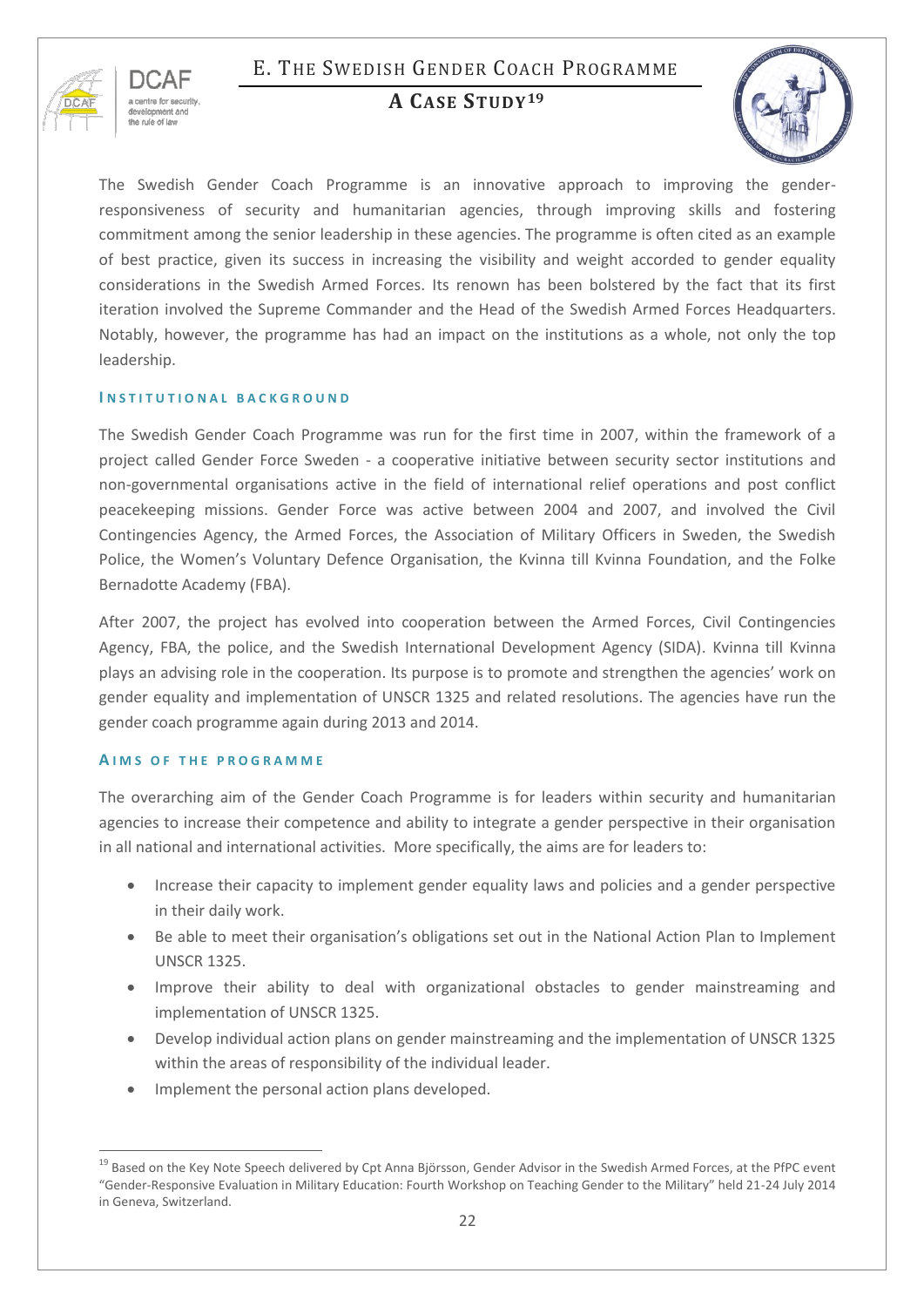#### **M E C H A N I C S A N D A P P R O A C H**

The Gender Coach Programme offers senior leadership within security and humanitarian agencies an exclusive opportunity to develop their competence on gender mainstreaming and implementation of the Security Council Resolutions on Women, Peace and Security (WPS). The programme aims to develop knowledge and skills on gender mainstreaming. It further aims to create a network of peers around the topic of gender for both individual support and to facilitate inter-agency cooperation. Targeting leaders for coaching is expected to result in tangible outcomes as regards gender equality and implementing the WPS Resolutions within their fields of responsibility.

Leaders are assigned personal coaches, chosen from collaborating agencies, including civil society, for their expertise in the field of gender mainstreaming. Leaders hold regular one-on-one meetings with their coaches, but they also attend, as a group, four gender seminars with both gender coaches and institutional gender advisors present. In the framework of coaching meetings and seminars, the leaders develop individual gender mainstreaming action plans, which are followed up on the following year. The action plans must be specific to the functions and areas of responsibilities of the individual in question and their organisation.

The approach of the gender coaching programme is seen as an educational process seeking to achieve transformative learning, targeting both cognitive and affective domains. In other words, the programme aims to both transform mindsets and equip participants with the capacity to make a difference. The approach involves a transactional model of learning, in which those being coached are encouraged to examine how their own personal frames of reference influence their thinking, beliefs and actions. The role of dialogue with the coach is crucially important to this transactional model of creating knowledge, skills and attitudes for integrating gender equality. This process is facilitated by the fact that the coaches have a similar level of seniority to the leaders they work with - the coaches are senior professionals from different organisations - and are thus able to work with senior leadership on an equal footing.

#### **B E S T P R A C T I C E S**

The Gender Coach Programme has been successful due to a variety of factors. Some of the best practices that contributed to the success are:

- Involving high leadership and those on an upward career track lends additional **status and demand** to the gender coaching programme
- Good **match-making** to pair leaders with coaches that they have a good rapport with
- Using **established networks** of coaches and subject matter experts to ensure coaches have a high level of seniority and expertise
- Involving **leaders at the same level from different organisations** to share experiences and ideas
- **Bringing leaders out of their usual environment** by scheduling meetings and seminars outside their usual workplace
- Using a **mix of coaching, education and seminars**
- Involving **permanent subject matter experts from the leader's organisation** in the process
- Ensuring that the programme is continuously **evaluated** and that the participants are held **accountable** for implementing what they have learned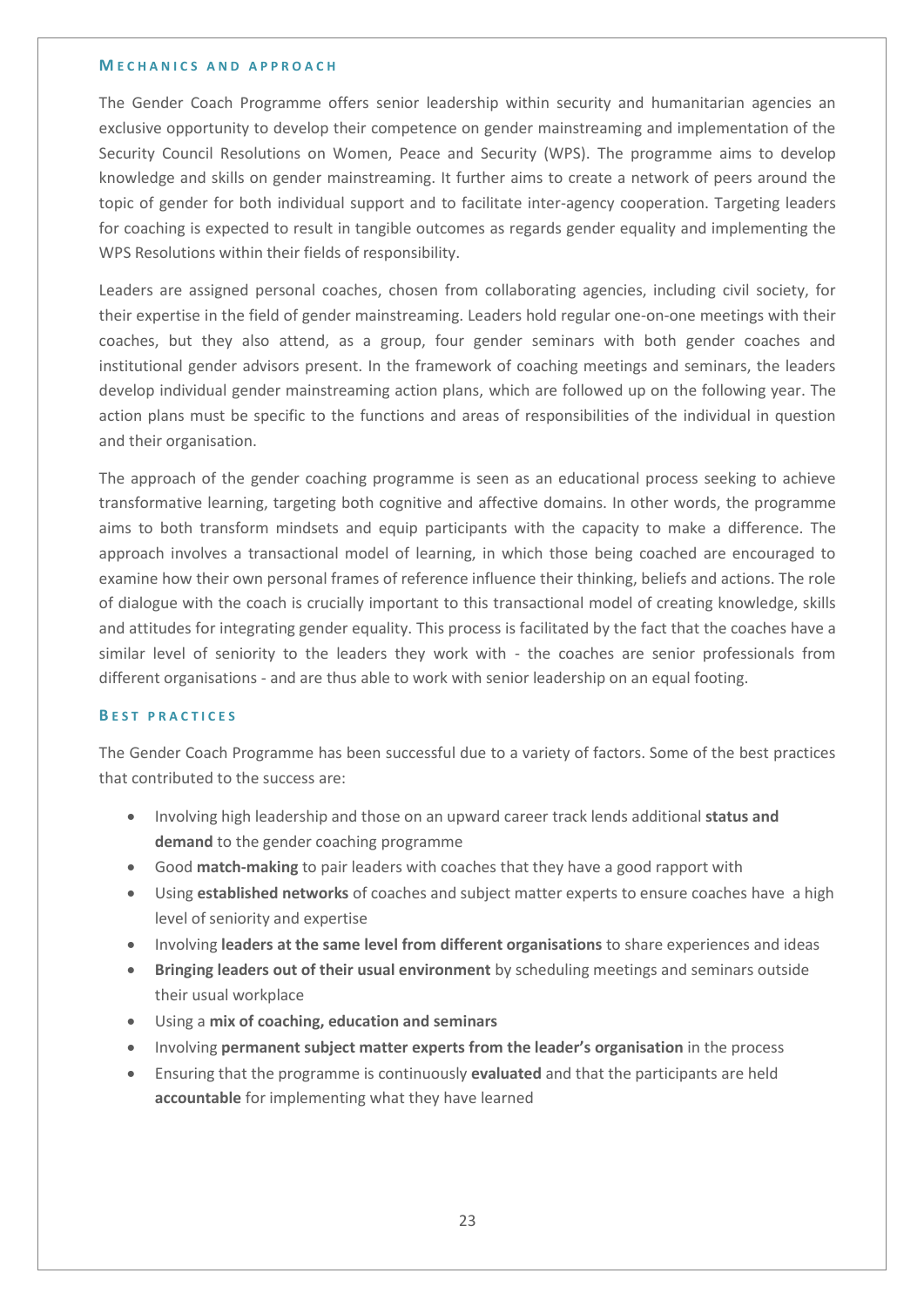#### **L E S S O N S L E A R N E D**

The multiple iterations of the Gender Coach Programme have also pointed to some lessons learned. These include:

- The **planning and scheduling** of the programme must start well ahead of time to ensure the availability of senior leadership.
- Full time **administrative support** is required for the activities.
- The programme should follow the activity or **business year**.
- Programme coordinators must continuously **monitor the progress between the coach and the leader**.
- The **meetings** between coaches and those they coach should be **structured**.
- **Expectations should be clear** from the outset in relation to the topics to be covered and the freedom to choose how the process between coach and coached should be structured.
- The individual **action plans must be accepted and grounded**, and be realistic in the work environment of the coached.
- A **parallel educational programme for personnel** at the institution of the coached helps institutionalise changes.
- In seminars, **critiques should be general**, and avoid pointing the blame at one organisation.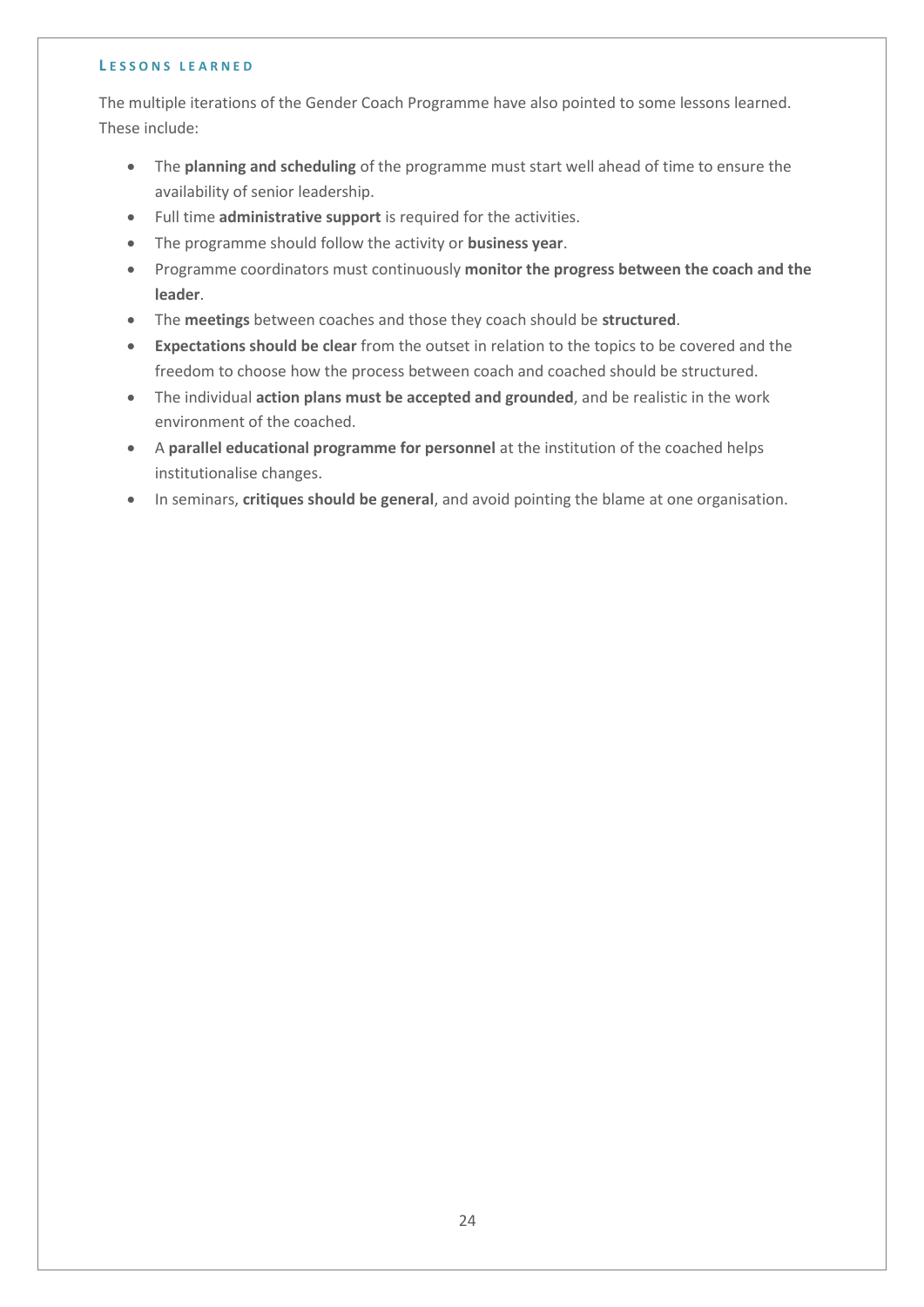# <span id="page-24-0"></span>F. COACHING AND MENTORING

<span id="page-24-1"></span>

## **HINTS AND TIPS**

| <b>SOUTH OF DEFAIL AND INCOME.</b><br>Ş                   |  |
|-----------------------------------------------------------|--|
| <b>DOUTING</b><br><b>CARL AND DISTORT</b><br>HROUG<br>AC1 |  |

The participants of the 19th meeting of the Security Sector Reform (SSR) Working Group and 4th meeting in collaboration with the Education Development Working Group (EDWG) of the PfP Consortium of Defense Academies and Security Studies Institutes titled "Gender-Responsive Evaluation for Military Education - 4<sup>th</sup> Workshop on Teaching Gender to the Military" provided the following hints and tips on coaching and mentoring.<sup>20</sup>

### WHAT MAKES A GOOD COACH OR MENTOR?

- Availability, including in the long run
- Constructive, creative and open-minded attitude
- Depth of experience
- Feels they also benefit from coaching/mentoring
- Good listening and communication skills
- Good people skills empathy, humility and respect
- Good personal fit with the person they are coaching/mentoring, able to bring out their best
- Informality
- Knowledge and the ability to pass it
- Motivated to coach/mentor, understand and learn
- Personal charisma and a wide professional network
- Prioritises the goals of the person they are coaching/mentoring

### **T I P S A N D T E C H N I Q U E S F O R C O A C H I N G A N D M E N T O R I N G**

- Be an active listener:
	- o Be patient, do not interrupt
	- o Demonstrate understanding by summarizing what they have said and asking follow-up questions
	- o Encourage the speaker with verbal and non-verbal gestures (face the speaker, nod, voice agreement or empathy, ask questions)
- Be honest in your responses
- Bear in mind that coaching is different from negotiating
- Do not expect the person you are coaching or mentoring to always agree with you or follow your advice exactly
- Encourage and empower the person you are coaching or mentoring
- Have a well-designed plan

<span id="page-24-2"></span> $\overline{a}$ 

Propose solutions and remain solutions-oriented

<sup>&</sup>lt;sup>20</sup> Further resources on mentoring are available from the Gender Equity Project, drafted by Virginia Valian at the Hunter College of the City University of New York[: http://www.hunter.cuny.edu/genderequity/resources/equitymaterials.](http://www.hunter.cuny.edu/genderequity/resources/equitymaterials)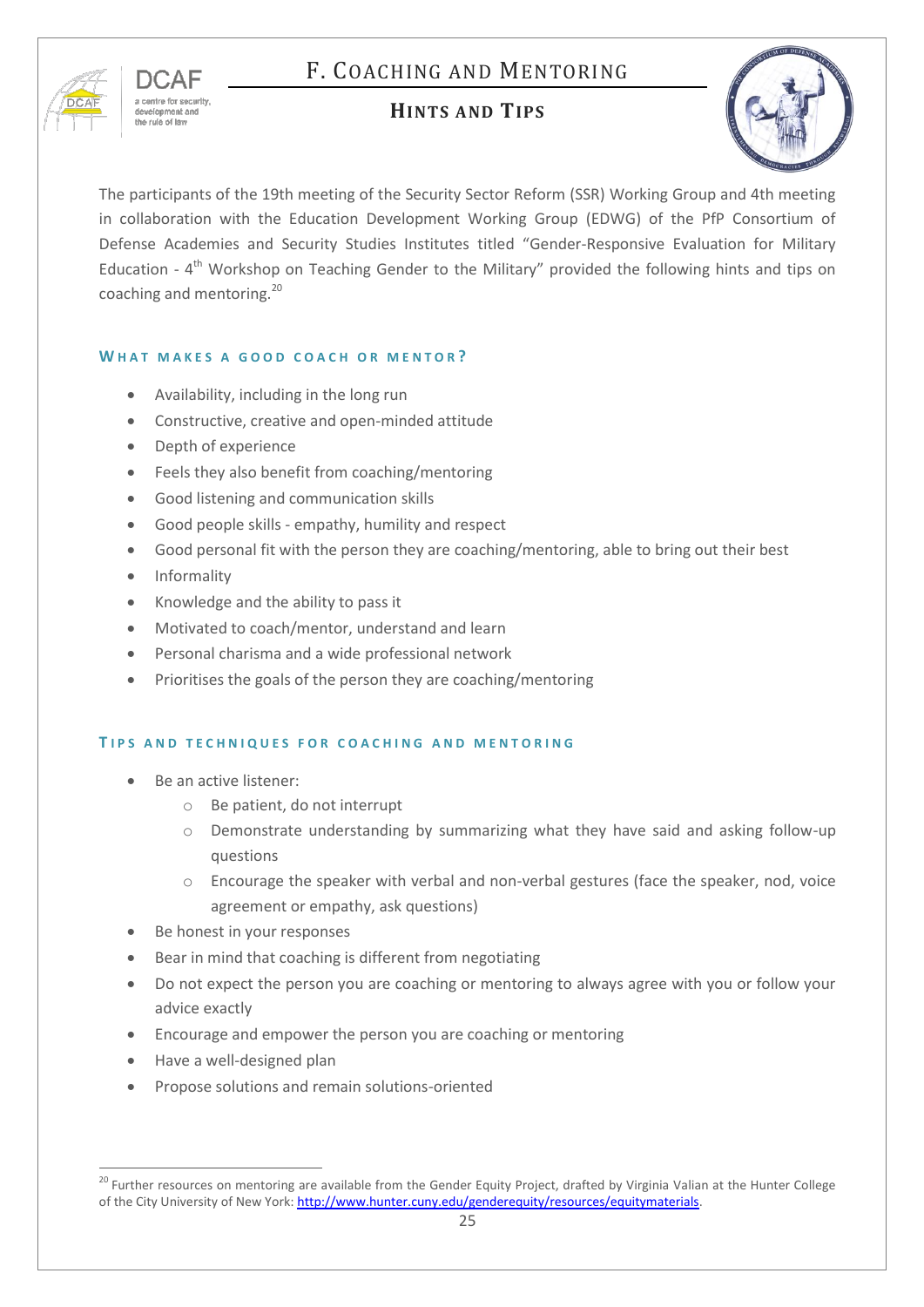

# G. EVALUATION REPORT

### <span id="page-25-0"></span>**ANALYSIS OF PARTICIPANT QUESTIONNAIRES**



## INTRODUCTION

The workshop brought together thirty participants from seventeen NATO and partner countries. Twentytwo participants responded to the evaluation; some participants had left before the end of the workshop and therefore did not complete the evaluation. The remainder of non-respondents were workshop organisers. The respondents were asked to identify their gender with a word or phrase. Seventeen respondents identified as women, three identified as men and two chose not to identify their gender. While the data was gender disaggregated, the gender balance was not sufficient to show any meaningful trends based on gender. For this reason, the statistics in this report are not gender disaggregated. Thirteen of the respondents (approximately half) had attended one or several of the previous workshops on teaching gender to the military held in 2012 and 2013.



# REACTION

## FIGURE 1: WORKSHOP RATING

As shown in figure 1, the participants generally responded very favourably to the way in which the workshop was designed and run. All aspects were rated as good or excellent except for two who did not received the materials in advance.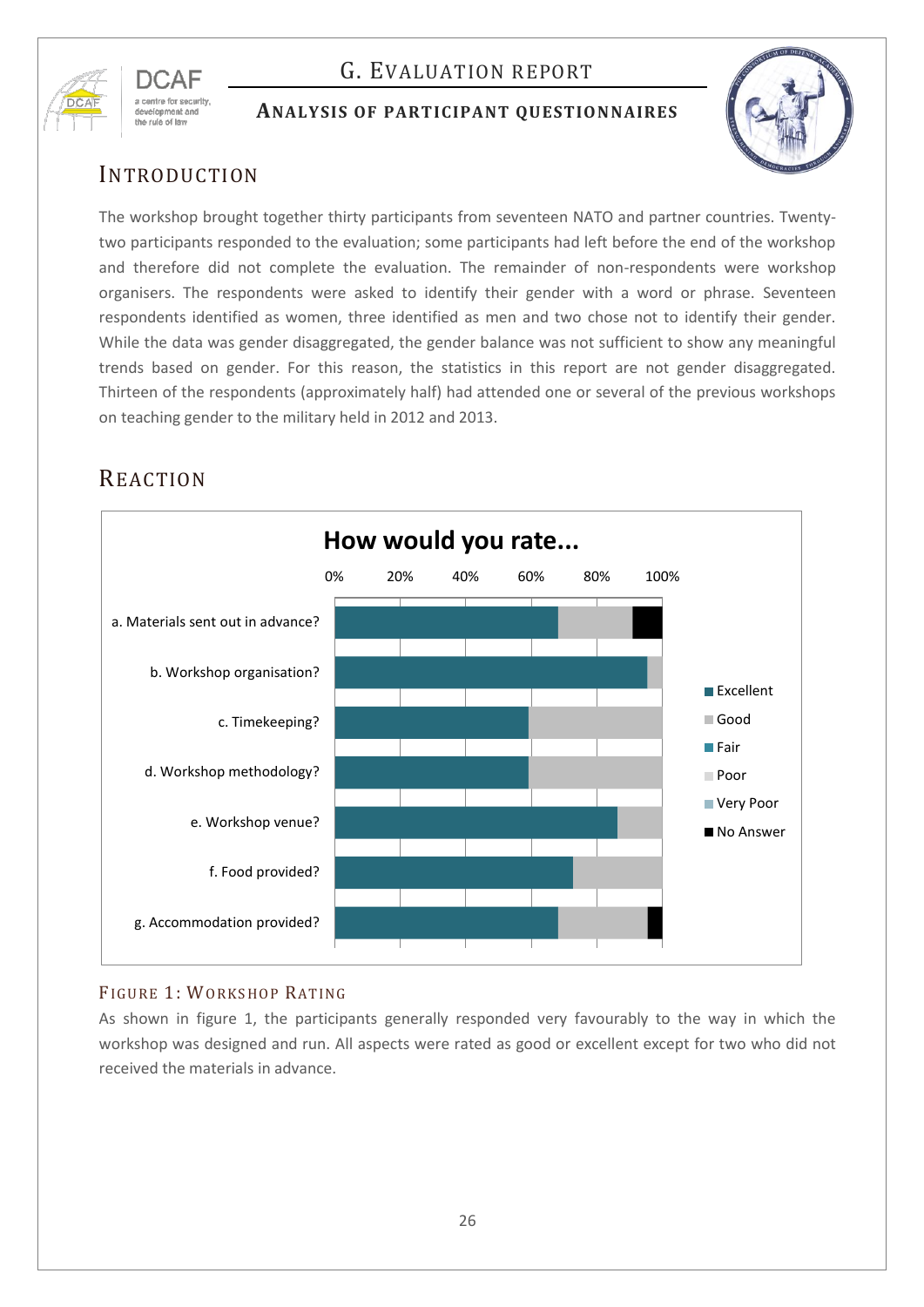## LEARNING

The overall objectives of the two-year programme (2013-2014) are to:

- Develop an understanding of key aspects of transformative learning
- Formulate concrete strategies for how to integrate gender in military curricula
- Develop operationalised tools to create capacity to integrate gender in curricula
- Foster a community of practice using technological tools available for continuous dialogue on gender integration in military education

Within this framework, the goal of this workshop was to further build capacities to integrate gender into military education and to foster a community of practice by enabling participants to:

- Provide feedback on their action plans, share lessons identified and strategies for overcoming resistance
- Effectively evaluate gender learning in military education courses
- Apply skills required for coaching and mentoring gender (sensitive) educators

The participants were generally in agreement that the workshop had achieved its objectives and had largely met their expectations, although one participant felt that they were not yet able to evaluate gender learning or the gender-responsiveness of the classroom environment (See figure 2.) Some of the participants – particularly those who had not attended previous workshops – did, however, state that they needed more time to fully understand some of the concepts introduced at the workshop and that it was not so easy to come into this workshop as a newcomer.



## FIGURE 2: WORKSHOP RATING

When asked how the workshop would impact their work, thirteen respondents highlighted their intention to apply their new knowledge and skills related to the workshop content on evaluation, coaching and mentoring. Ten respondents, however, also mentioned that the workshop style and methodology (e.g. interactive exercises and participatory presentations) had given them new ideas about how they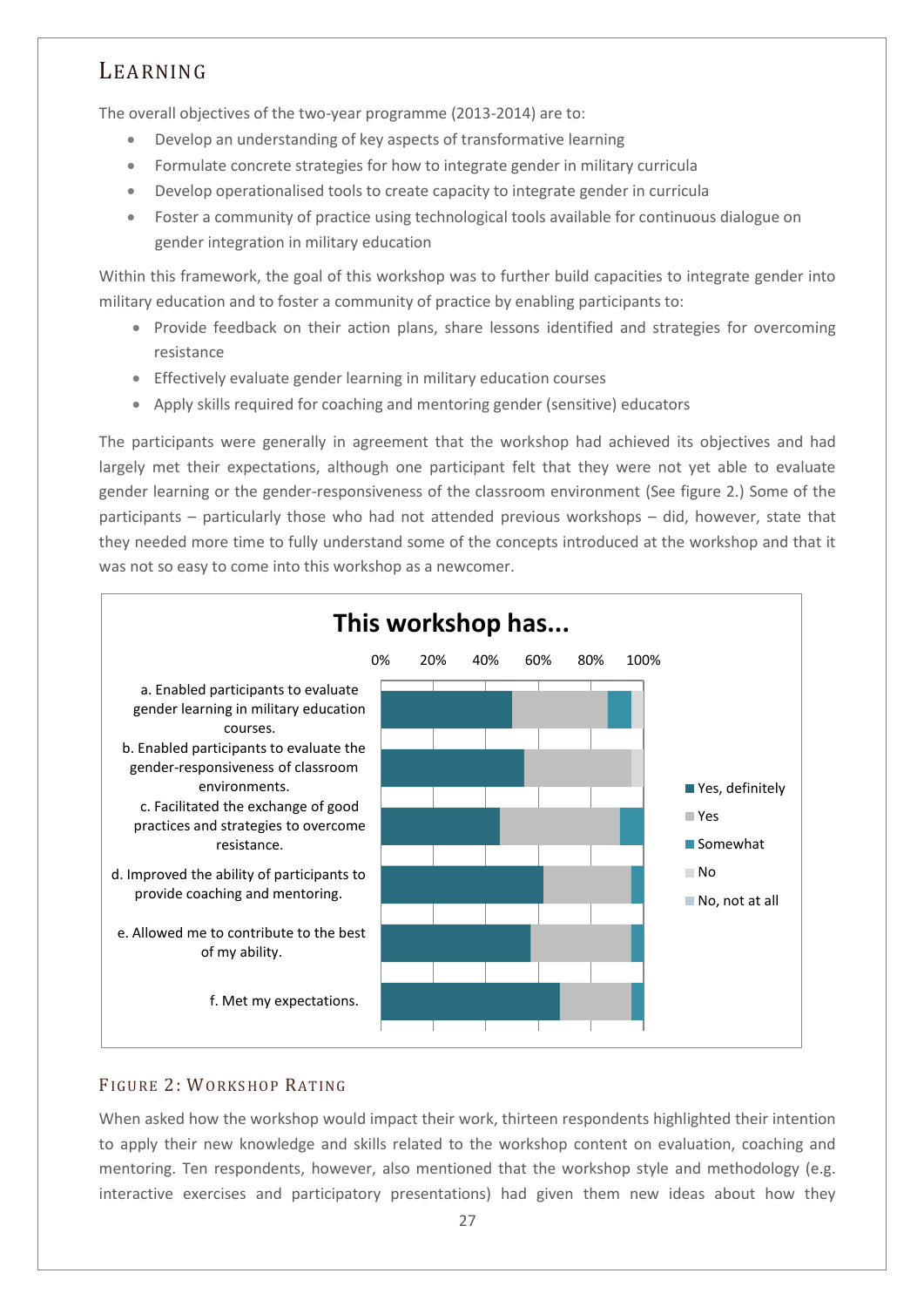approach teaching in their own institutions. Using stories as a method of transformative learning was particularly well received.

Over half of the participants mentioned the coaching and mentoring scenarios as the most useful session (see figure 3). Many also appreciated the re-cap on transformative learning, which also included a sample training exercise. Otherwise, different sessions appealed to different participants, which suggests that even though some participants were experts in some of the content matter (many participants also presented during one of the sessions), every participant learnt something new at the workshop.

| Which of the sessions did you find the most useful? |                |                                                     |
|-----------------------------------------------------|----------------|-----------------------------------------------------|
| <b>Votes</b>                                        | <b>Session</b> |                                                     |
|                                                     |                | 12 Coaching and mentoring scenarios                 |
|                                                     |                | 8 Gender training example & transformative learning |
|                                                     |                | 5 Update on NATO's work on gender                   |
|                                                     |                | 4 Panel: assessment and evaluation                  |
|                                                     |                | 4 Gender intro session                              |
|                                                     |                | 4 Coaching and Mentoring keynote                    |
|                                                     |                | 2 Intro to evaluation                               |
|                                                     |                | 2 Evaluation in practice                            |
|                                                     |                | 2 Developing gender-responsive course evaluations   |
|                                                     |                | 1 Reporting back on action plans                    |

FIGURE 3: MOST USEFUL SESSION

## BEHAVIOUR

The participatory and interactive nature of the workshop was praised for facilitating the exchange of ideas and giving the participants the confidence to continue towards the goal of making education in their institutions more gender-sensitive. For some this would involve integrating new teaching methods and content into their daily work, drawing on materials presented by the EDWG and resources created by DCAF. Others would focus on trying to create change and overcome resistance at the institutional level. Five respondents explicitly mentioned the value of networking and several participants proposed collaborations between institutions present at this workshop in their action plans. This would likely involve some degree of coaching and/or mentoring and suggests that progress has been made to the objective of creating a community of practice.

### *Selected Appraisal*

*"Staff from all three participating institutions is absolutely excellent. I could not ask for more in terms of knowledge, hospitality and helpfulness."*

*"…it is really interesting when participants are also the presenters. We are involved in the whole process."*

*"Very useful, practical, insightful and intellectually stimulating learning opportunity with an incredibly rich addition to my network."*

## RECOMMENDATIONS

In terms of ways to improve future workshops, three participants asked that a short participant biography be created to facilitate networking. There was also a suggestion to use small group seating instead of the U-shape, require seating changes and spend more time on interactive sessions (and less on panels) for the same reasons. Three participants also mentioned doing brief participant and institutional introductions in addition to the opening remarks. It was suggested that future workshops be organised outside of vacation times and that more material could be sent out in advance to first-time participants. There was also